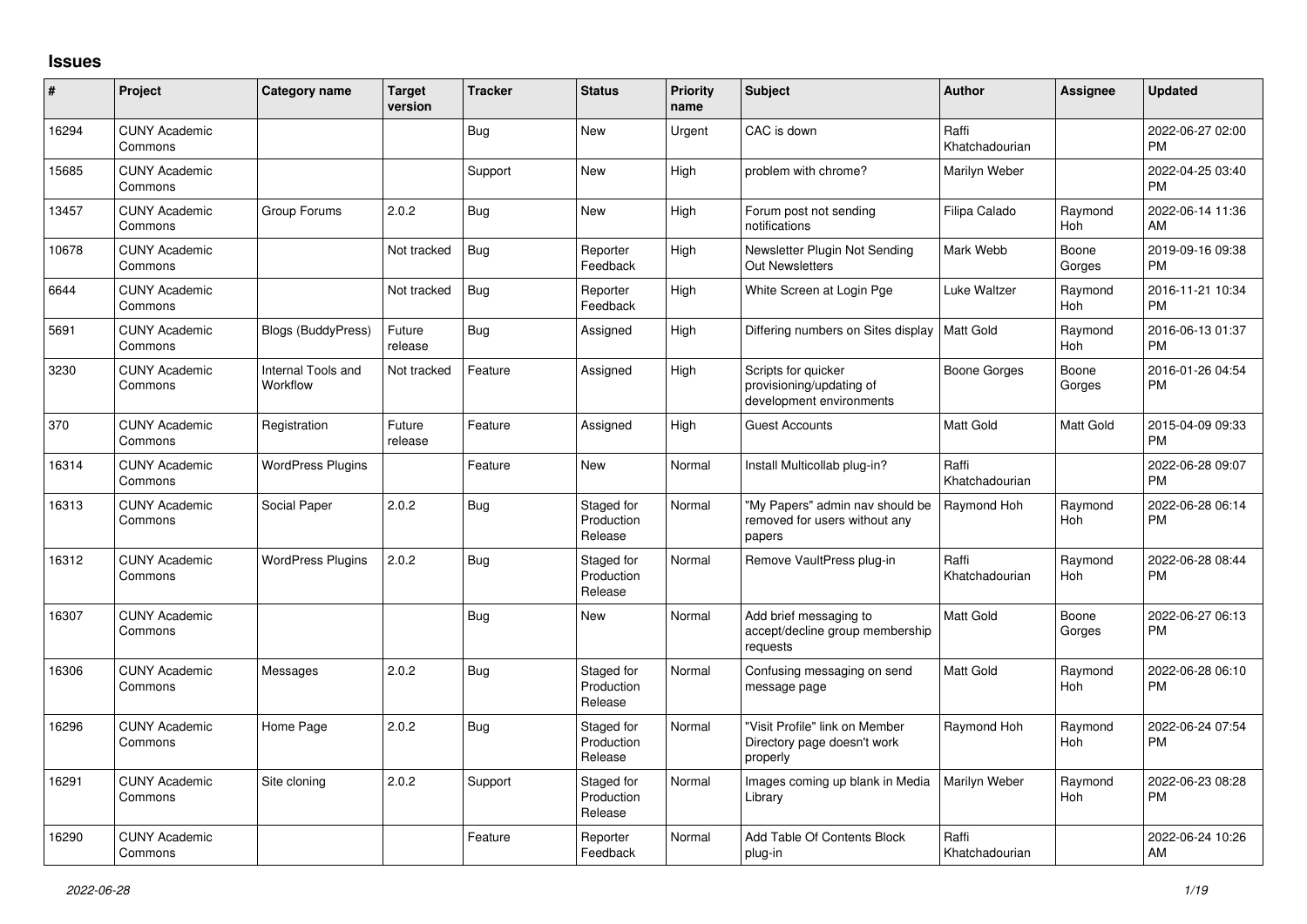| #     | Project                         | <b>Category name</b>       | Target<br>version | <b>Tracker</b> | <b>Status</b>        | <b>Priority</b><br>name | <b>Subject</b>                                             | <b>Author</b>           | <b>Assignee</b>       | <b>Updated</b>                |
|-------|---------------------------------|----------------------------|-------------------|----------------|----------------------|-------------------------|------------------------------------------------------------|-------------------------|-----------------------|-------------------------------|
| 16255 | <b>CUNY Academic</b><br>Commons | WordPress (misc)           |                   | <b>Bug</b>     | <b>New</b>           | Normal                  | Need to define 'MULTISITE'<br>constant in wp-config.php    | Raymond Hoh             |                       | 2022-06-19 09:31<br>AM        |
| 16245 | <b>CUNY Academic</b><br>Commons | WordPress (misc)           |                   | <b>Bug</b>     | Reporter<br>Feedback | Normal                  | Save Button missing on<br>WordPress Profile page           | scott voth              | Raymond<br><b>Hoh</b> | 2022-06-16 03:09<br><b>PM</b> |
| 16199 | <b>CUNY Academic</b><br>Commons | <b>Directories</b>         | 2.0.2             | <b>Bug</b>     | <b>New</b>           | Normal                  | Removed "Semester" Filter from<br><b>Courses Directory</b> | Laurie Hurson           | Boone<br>Gorges       | 2022-06-14 11:36<br>AM        |
| 16177 | <b>CUNY Academic</b><br>Commons | Reply By Email             |                   | <b>Bug</b>     | <b>New</b>           | Normal                  | Switch to Inbound mode for RBE                             | Raymond Hoh             | Raymond<br><b>Hoh</b> | 2022-05-30 04:32<br><b>PM</b> |
| 16110 | <b>CUNY Academic</b><br>Commons |                            |                   | Support        | Reporter<br>Feedback | Normal                  | remove Creative Commons<br>license from pages?             | Marilyn Weber           | Raymond<br><b>Hoh</b> | 2022-05-17 06:11<br><b>PM</b> |
| 16099 | <b>CUNY Academic</b><br>Commons |                            |                   | Support        | Reporter<br>Feedback | Normal                  | request for Newsletter Glue                                | Marilyn Weber           |                       | 2022-05-13 12:14<br><b>PM</b> |
| 16092 | <b>CUNY Academic</b><br>Commons |                            | Future<br>release | Feature        | Hold                 | Normal                  | Don't show main site in Site<br>search results             | Boone Gorges            | Boone<br>Gorges       | 2022-05-17 03:12<br><b>PM</b> |
| 15923 | <b>CUNY Academic</b><br>Commons |                            | Not tracked       | Feature        | Reporter<br>Feedback | Normal                  | <b>Bellows Plugin Adjustments</b>                          | Laurie Hurson           |                       | 2022-04-20 10:10<br>AM        |
| 15883 | <b>CUNY Academic</b><br>Commons |                            | 2.1.0             | Feature        | New                  | Normal                  | Release BPGES update                                       | Boone Gorges            | Boone<br>Gorges       | 2022-05-26 10:39<br>AM        |
| 15816 | <b>CUNY Academic</b><br>Commons |                            | Not tracked       | Support        | <b>New</b>           | Normal                  | slow loading at SPS                                        | Marilyn Weber           |                       | 2022-04-05 01:26<br><b>PM</b> |
| 15767 | <b>CUNY Academic</b><br>Commons | WordPress (misc)           |                   | Support        | <b>New</b>           | Normal                  | Site loading slowly                                        | scott voth              | Boone<br>Gorges       | 2022-04-04 08:56<br><b>PM</b> |
| 15757 | <b>CUNY Academic</b><br>Commons |                            |                   | Bug            | <b>New</b>           | Normal                  | Members # do not match                                     | Laurie Hurson           |                       | 2022-03-30 04:52<br><b>PM</b> |
| 15655 | <b>CUNY Academic</b><br>Commons |                            | 2.0.2             | Support        | Reporter<br>Feedback | Normal                  | Event Aggregator plugin?                                   | Marilyn Weber           |                       | 2022-06-14 11:36<br>AM        |
| 15613 | <b>CUNY Academic</b><br>Commons |                            | 2.0.2             | Feature        | Reporter<br>Feedback | Normal                  | Adding "Passster" plugin                                   | Laurie Hurson           |                       | 2022-06-14 11:36<br>AM        |
| 15604 | <b>CUNY Academic</b><br>Commons | <b>Email Notifications</b> | Future<br>release | Feature        | Assigned             | Normal                  | <b>Restructure Commons Group</b><br>Digest Email Messages  | Matt Gold               | Boone<br>Gorges       | 2022-05-26 10:45<br>AM        |
| 15565 | <b>CUNY Academic</b><br>Commons |                            |                   | Support        | <b>New</b>           | Normal                  | Events - send updates to an email<br>listserv              | <b>Marilyn Weber</b>    |                       | 2022-03-10 01:06<br><b>PM</b> |
| 15516 | <b>CUNY Academic</b><br>Commons | <b>WordPress Plugins</b>   |                   | <b>Bug</b>     | Reporter<br>Feedback | Normal                  | Can't publish or save draft of post<br>on wordpress.com    | Raffi<br>Khatchadourian | Raymond<br>Hoh        | 2022-03-02 05:52<br><b>PM</b> |
| 15370 | <b>CUNY Academic</b><br>Commons |                            |                   | Support        | Reporter<br>Feedback | Normal                  | All-in-One Event Calendar?                                 | Marilyn Weber           |                       | 2022-02-17 11:03<br>AM        |
| 15260 | <b>CUNY Academic</b><br>Commons |                            |                   | Support        | Reporter<br>Feedback | Normal                  | Diacritical markings   European<br><b>Stages</b>           | Marilyn Weber           |                       | 2022-02-04 08:16<br>AM        |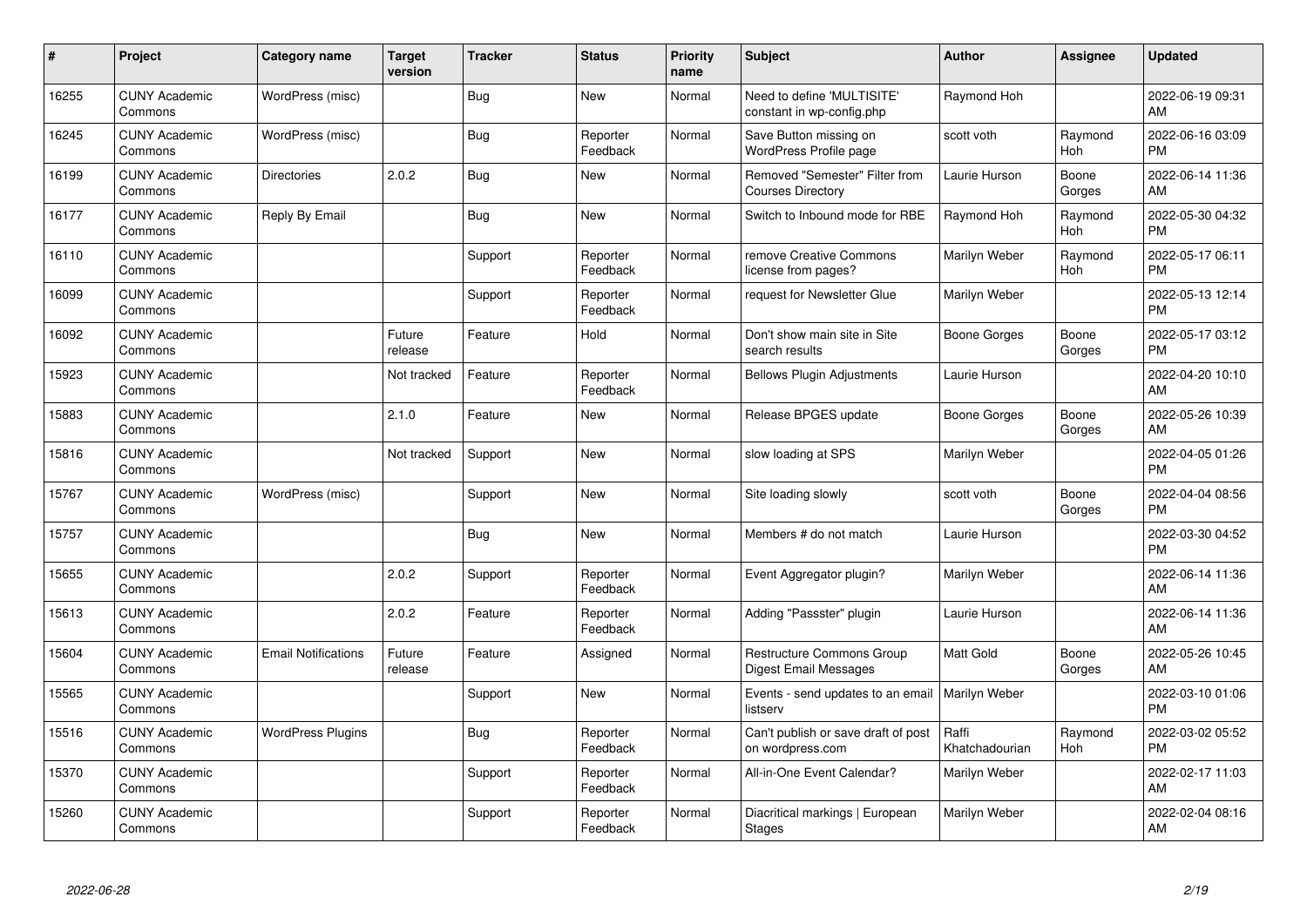| #     | Project                         | <b>Category name</b>           | Target<br>version | <b>Tracker</b> | <b>Status</b>        | <b>Priority</b><br>name | <b>Subject</b>                                                       | <b>Author</b>           | <b>Assignee</b>       | <b>Updated</b>                |
|-------|---------------------------------|--------------------------------|-------------------|----------------|----------------------|-------------------------|----------------------------------------------------------------------|-------------------------|-----------------------|-------------------------------|
| 15242 | <b>CUNY Academic</b><br>Commons | Performance                    | Not tracked       | <b>Bug</b>     | Reporter<br>Feedback | Normal                  | Slugist site                                                         | Raffi<br>Khatchadourian | Boone<br>Gorges       | 2022-02-07 11:14<br>AM        |
| 15210 | <b>CUNY Academic</b><br>Commons | Analytics                      | Not tracked       | Design/UX      | New                  | Normal                  | Google Analytics improvements                                        | Colin McDonald          | Boone<br>Gorges       | 2022-05-24 10:47<br>AM        |
| 15194 | <b>CUNY Academic</b><br>Commons | Internal Tools and<br>Workflow | 2.1.0             | Feature        | <b>New</b>           | Normal                  | PHPCS sniff for un-restored<br>switch to blog() calls                | Boone Gorges            | Jeremy Felt           | 2022-05-26 10:45<br>AM        |
| 15176 | <b>CUNY Academic</b><br>Commons |                                | Not tracked       | Support        | Reporter<br>Feedback | Normal                  | Archiving Q Writing & Old<br>Wordpress Sites on the Commons          | Laurie Hurson           |                       | 2022-02-08 10:28<br>AM        |
| 15169 | <b>CUNY Academic</b><br>Commons |                                | 2.0.2             | Support        | Reporter<br>Feedback | Normal                  | new Prelude website zipfiles for<br>custom theme and other files.    | Marilyn Weber           |                       | 2022-06-14 11:36<br>AM        |
| 15045 | <b>CUNY Academic</b><br>Commons |                                |                   | Support        | <b>New</b>           | Normal                  | no result for KCeL in the search<br>box on the commons               | Marilyn Weber           |                       | 2021-12-10 11:29<br>AM        |
| 14994 | <b>CUNY Academic</b><br>Commons | cdev.gc.cuny.edu               | Not tracked       | Support        | In Progress          | Normal                  | Clear Cache on CDEV                                                  | scott voth              | Raymond<br><b>Hoh</b> | 2021-12-07 03:51<br><b>PM</b> |
| 14987 | <b>CUNY Academic</b><br>Commons | <b>WordPress Plugins</b>       | Future<br>release | Bug            | New                  | Normal                  | Elementor update causes<br>database freeze-up                        | Boone Gorges            | Boone<br>Gorges       | 2021-11-29 12:02<br><b>PM</b> |
| 14983 | <b>CUNY Academic</b><br>Commons | WordPress (misc)               | Not tracked       | Support        | Reporter<br>Feedback | Normal                  | "Read More" tag not working                                          | Rebecca Krisel          | Raymond<br>Hoh        | 2021-11-23 01:17<br><b>PM</b> |
| 14940 | <b>CUNY Academic</b><br>Commons |                                |                   | Bug            | <b>New</b>           | Normal                  | Discrepancy between Commons<br>profile "sites" and actual # of sites | Laurie Hurson           |                       | 2021-11-08 11:09<br>AM        |
| 14936 | <b>CUNY Academic</b><br>Commons |                                |                   | <b>Bug</b>     | <b>New</b>           | Normal                  | Commons websites blocked by<br>SPS campus network                    | Laurie Hurson           |                       | 2021-11-03 03:57<br><b>PM</b> |
| 14911 | <b>CUNY Academic</b><br>Commons | <b>WordPress Themes</b>        | Not tracked       | Support        | <b>New</b>           | Normal                  | Twentytwentyone theme                                                | Marilyn Weber           |                       | 2021-10-28 10:37<br>AM        |
| 14908 | <b>CUNY Academic</b><br>Commons | Performance                    |                   | Bug            | <b>New</b>           | Normal                  | Stale object cache on cdev                                           | Raymond Hoh             | Boone<br>Gorges       | 2021-12-07 09:45<br>AM        |
| 14900 | <b>CUNY Academic</b><br>Commons |                                | Not tracked       | Support        | Reporter<br>Feedback | Normal                  | previous theme?                                                      | Marilyn Weber           |                       | 2021-10-25 10:31<br>AM        |
| 14842 | <b>CUNY Academic</b><br>Commons |                                | Not tracked       | Support        | Reporter<br>Feedback | Normal                  | Question about widgets and block<br>editor                           | Gina Cherry             |                       | 2021-10-06 03:01<br><b>PM</b> |
| 14792 | <b>CUNY Academic</b><br>Commons |                                |                   | <b>Bug</b>     | <b>New</b>           | Normal                  | Inconsistent email notifications<br>from gravity forms               | Raffi<br>Khatchadourian |                       | 2021-10-04 01:50<br><b>PM</b> |
| 14787 | <b>CUNY Academic</b><br>Commons | <b>Plugin Packages</b>         | Future<br>release | Feature        | <b>New</b>           | Normal                  | Creating a "Design" plugin<br>package                                | Laurie Hurson           | scott voth            | 2022-04-27 04:56<br><b>PM</b> |
| 14784 | <b>CUNY Academic</b><br>Commons |                                |                   | Support        | Reporter<br>Feedback | Normal                  | User report of logo problem when<br>using Customizer theme           | Marilyn Weber           |                       | 2021-09-17 10:25<br>AM        |
| 14629 | <b>CUNY Academic</b><br>Commons |                                | Not tracked       | <b>Bug</b>     | Reporter<br>Feedback | Normal                  | Possible Post Order Bug?                                             | <b>Syelle Graves</b>    |                       | 2021-09-14 10:47<br>AM        |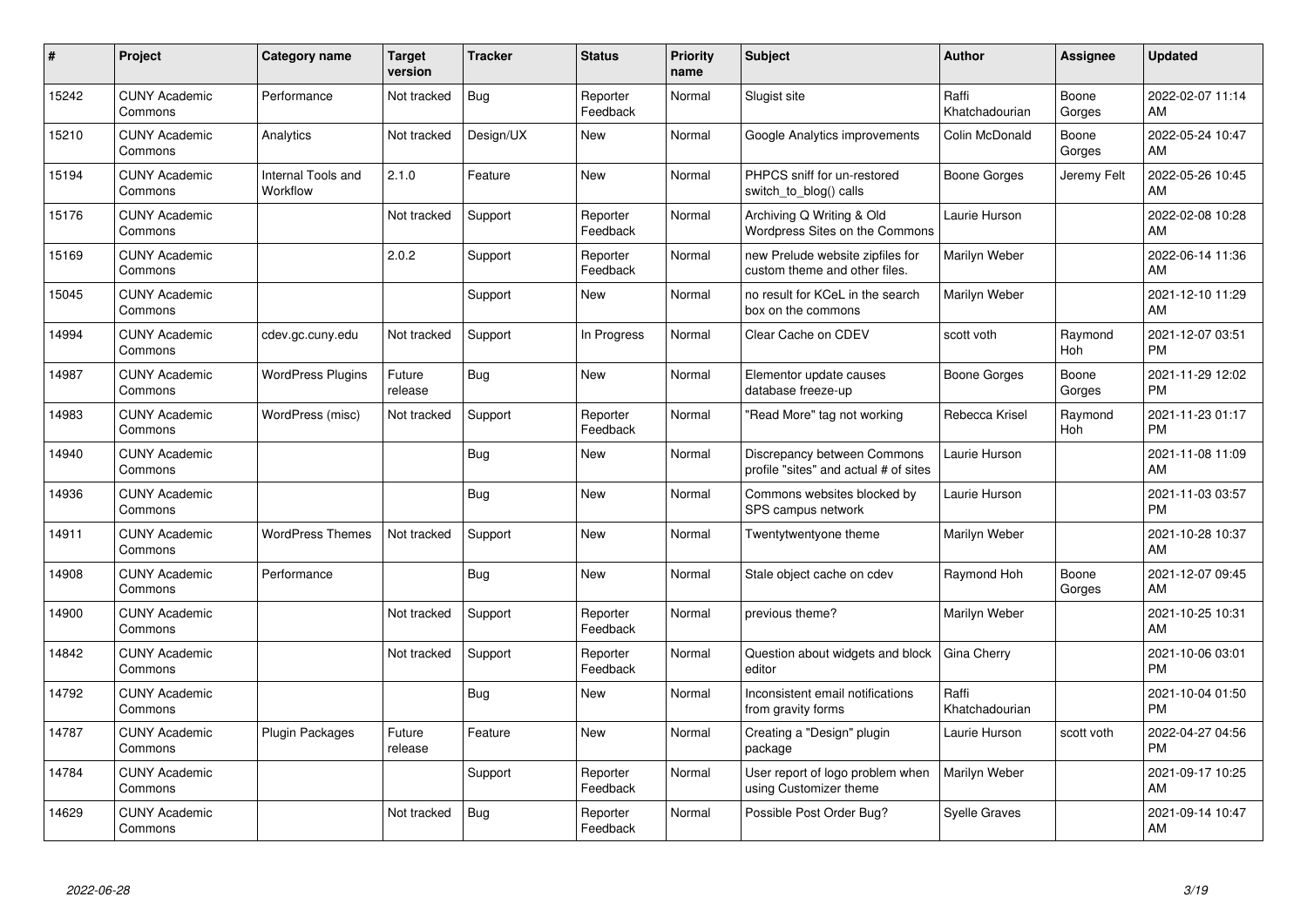| #     | Project                         | <b>Category name</b>           | <b>Target</b><br>version | <b>Tracker</b> | <b>Status</b>        | <b>Priority</b><br>name | Subject                                                                                       | <b>Author</b>         | <b>Assignee</b> | <b>Updated</b>                |
|-------|---------------------------------|--------------------------------|--------------------------|----------------|----------------------|-------------------------|-----------------------------------------------------------------------------------------------|-----------------------|-----------------|-------------------------------|
| 14538 | <b>CUNY Academic</b><br>Commons |                                | Not tracked              | Support        | Reporter<br>Feedback | Normal                  | <b>Weebly To Commons</b>                                                                      | Laurie Hurson         |                 | 2021-09-14 10:47<br>AM        |
| 14504 | <b>CUNY Academic</b><br>Commons |                                | Not tracked              | Publicity      | Reporter<br>Feedback | Normal                  | Adding showcases to home page<br>menu                                                         | Laurie Hurson         | Boone<br>Gorges | 2022-01-19 03:26<br><b>PM</b> |
| 14496 | <b>CUNY Academic</b><br>Commons | Domain Mapping                 | Future<br>release        | Bug            | New                  | Normal                  | Mapped domain SSO uses<br>third-party cookies                                                 | Raymond Hoh           | Raymond<br>Hoh  | 2021-05-24 04:03<br><b>PM</b> |
| 14483 | <b>CUNY Academic</b><br>Commons | WordPress - Media              | Not tracked              | Bug            | Reporter<br>Feedback | Normal                  | Wordpress PDF Embed Stopped<br>Working after JITP Media Clone                                 | <b>Patrick DeDauw</b> | Boone<br>Gorges | 2021-05-20 01:51<br><b>PM</b> |
| 14475 | <b>CUNY Academic</b><br>Commons |                                | Not tracked              | Publicity      | New                  | Normal                  | <b>OER Showcase Page</b>                                                                      | Laurie Hurson         | Laurie Hurson   | 2021-09-14 10:46<br>AM        |
| 14398 | <b>CUNY Academic</b><br>Commons |                                | Not tracked              | Support        | Reporter<br>Feedback | Normal                  | Events plug-in notification<br>problem                                                        | Marilyn Weber         |                 | 2021-05-11 11:21<br>AM        |
| 14394 | <b>CUNY Academic</b><br>Commons |                                | Not tracked              | Feature        | New                  | Normal                  | Commons News Site - redesign                                                                  | scott voth            | scott voth      | 2021-09-14 10:46<br>AM        |
| 14309 | <b>CUNY Academic</b><br>Commons | Group Library                  | Future<br>release        | Feature        | New                  | Normal                  | Better handling of<br>bp_group_document file<br>download attempts when file is<br>not present | <b>Boone Gorges</b>   | Boone<br>Gorges | 2021-11-19 12:28<br>РM        |
| 14184 | <b>CUNY Academic</b><br>Commons | <b>Public Portfolio</b>        | Future<br>release        | Feature        | <b>New</b>           | Normal                  | Centralized mechanism for storing<br>Campus affiliations                                      | <b>Boone Gorges</b>   | Boone<br>Gorges | 2022-01-04 11:35<br>AM        |
| 14113 | <b>CUNY Academic</b><br>Commons | WordPress (misc)               | Future<br>release        | Bug            | Hold                 | Normal                  | Block Editor Not Working on this<br>page - Json error                                         | scott voth            | Boone<br>Gorges | 2021-03-05 11:01<br>AM        |
| 14074 | <b>CUNY Academic</b><br>Commons | WordPress (misc)               | Not tracked              | Support        | Reporter<br>Feedback | Normal                  | page password protection<br>problem                                                           | Marilyn Weber         |                 | 2021-03-02 11:03<br>AM        |
| 13975 | <b>CUNY Academic</b><br>Commons | Social Paper                   | Not tracked              | Support        | Reporter<br>Feedback | Normal                  | can't approve comments on Social<br>Paper paper                                               | Marilyn Weber         |                 | 2021-02-12 09:33<br>AM        |
| 13949 | <b>CUNY Academic</b><br>Commons |                                | Not tracked              | Bug            | New                  | Normal                  | Continued debugging of runaway<br>MySQL connections                                           | Matt Gold             | Boone<br>Gorges | 2021-09-14 10:42<br>AM        |
| 13946 | <b>CUNY Academic</b><br>Commons | <b>WordPress Plugins</b>       | 2.1.0                    | Support        | Assigned             | Normal                  | Custom Embed handler For<br>OneDrive files                                                    | scott voth            | Raymond<br>Hoh  | 2022-05-26 10:46<br>AM        |
| 13891 | <b>CUNY Academic</b><br>Commons | Internal Tools and<br>Workflow | 2.1.0                    | Feature        | New                  | Normal                  | Migrate automated linting to<br>GitHub Actions                                                | <b>Boone Gorges</b>   | Jeremy Felt     | 2022-06-28 12:21<br><b>PM</b> |
| 13835 | <b>CUNY Academic</b><br>Commons | WordPress (misc)               | Future<br>release        | Feature        | New                  | Normal                  | Allow OneSearch widget to have<br>'CUNY' as campus                                            | <b>Boone Gorges</b>   | Boone<br>Gorges | 2021-11-19 12:39<br>PM        |
| 13650 | <b>CUNY Academic</b><br>Commons | Group Library                  | Future<br>release        | Feature        | New                  | Normal                  | Forum Attachments in Group<br>Library                                                         | Laurie Hurson         |                 | 2021-11-19 12:30<br><b>PM</b> |
| 13466 | <b>CUNY Academic</b><br>Commons | Cavalcade                      | Future<br>release        | Feature        | New                  | Normal                  | Automated cleanup for duplicate<br>Cavalcade tasks                                            | <b>Boone Gorges</b>   | Boone<br>Gorges | 2020-10-13 05:24<br><b>PM</b> |
| 13430 | <b>CUNY Academic</b><br>Commons | Reply By Email                 | Not tracked              | <b>Bug</b>     | New                  | Normal                  | Delay in RBE                                                                                  | Luke Waltzer          | Raymond<br>Hoh  | 2020-10-13 11:16<br>AM        |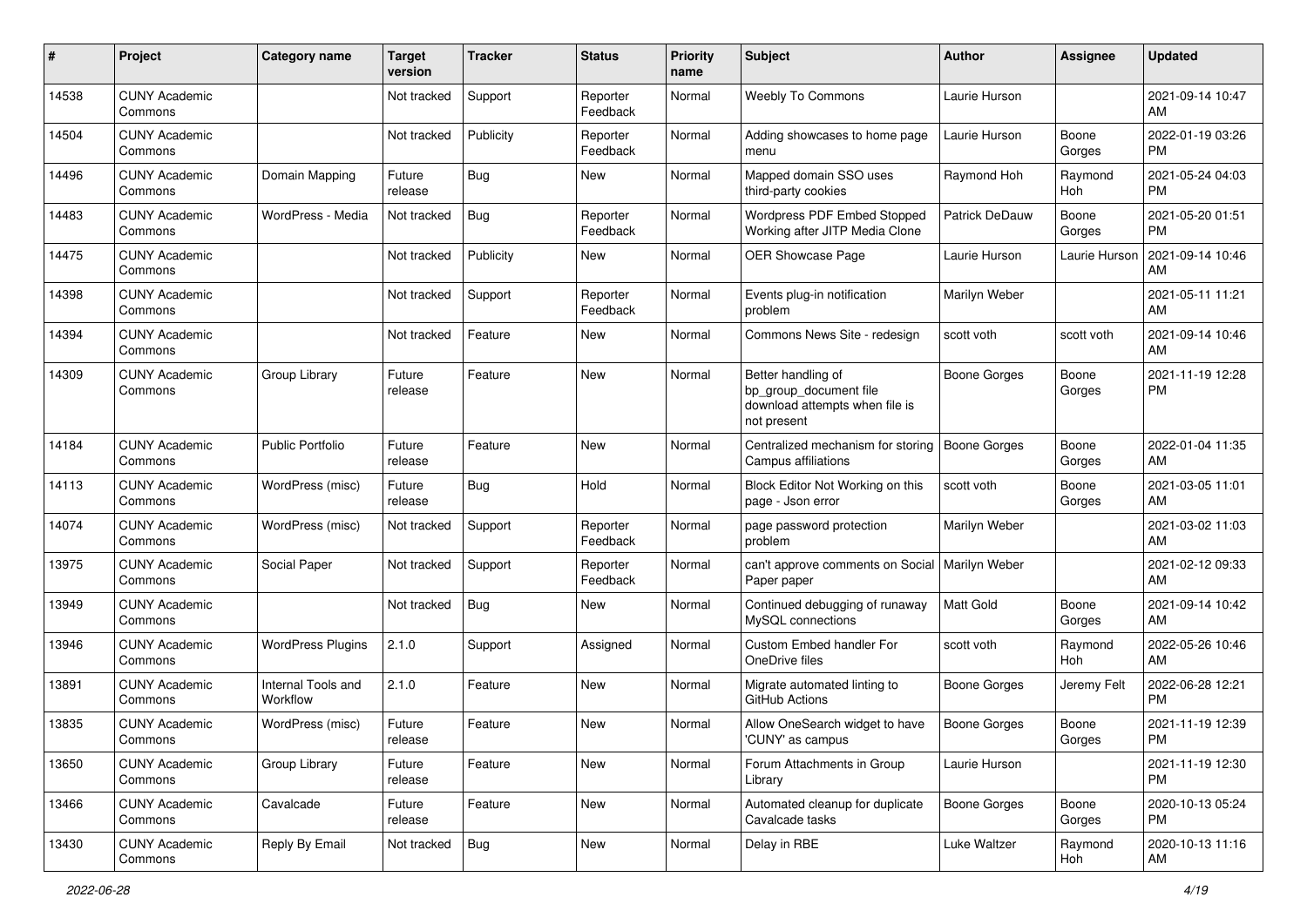| #     | Project                         | Category name            | <b>Target</b><br>version | <b>Tracker</b> | <b>Status</b>        | Priority<br>name | <b>Subject</b>                                                                                | <b>Author</b>       | Assignee              | <b>Updated</b>                |
|-------|---------------------------------|--------------------------|--------------------------|----------------|----------------------|------------------|-----------------------------------------------------------------------------------------------|---------------------|-----------------------|-------------------------------|
| 13370 | <b>CUNY Academic</b><br>Commons | Group Library            | Future<br>release        | Feature        | <b>New</b>           | Normal           | Library bulk deletion and folder<br>editing                                                   | Colin McDonald      | Boone<br>Gorges       | 2020-10-13 10:41<br>AM        |
| 13358 | <b>CUNY Academic</b><br>Commons | Group Forums             | Future<br>release        | Feature        | <b>New</b>           | Normal           | Improved UI for group forum<br>threading settings                                             | Boone Gorges        | Raymond<br><b>Hoh</b> | 2021-11-19 12:27<br><b>PM</b> |
| 13331 | <b>CUNY Academic</b><br>Commons | Site cloning             | Future<br>release        | Bug            | New                  | Normal           | Combine Site Template and<br>Clone operations                                                 | Boone Gorges        | Jeremy Felt           | 2021-11-19 12:39<br><b>PM</b> |
| 13328 | <b>CUNY Academic</b><br>Commons | Group Forums             | Not tracked              | <b>Bug</b>     | Reporter<br>Feedback | Normal           | cross-posting in two related<br>groups                                                        | Marilyn Weber       | Raymond<br><b>Hoh</b> | 2020-09-15 10:39<br><b>PM</b> |
| 13286 | <b>CUNY Academic</b><br>Commons |                          | Not tracked              | Support        | <b>New</b>           | Normal           | problem connecting with<br><b>WordPress app</b>                                               | Marilyn Weber       | Raymond<br>Hoh        | 2020-09-08 11:16<br>AM        |
| 13255 | <b>CUNY Academic</b><br>Commons |                          | Not tracked              | Support        | Reporter<br>Feedback | Normal           | Accessibility problems                                                                        | Marilyn Weber       |                       | 2020-09-01 05:48<br><b>PM</b> |
| 13199 | <b>CUNY Academic</b><br>Commons | Group Forums             | Future<br>release        | Feature        | <b>New</b>           | Normal           | <b>Favoring Groups over bbPress</b><br>plugin                                                 | Colin McDonald      | Colin<br>McDonald     | 2021-11-19 12:28<br><b>PM</b> |
| 13048 | <b>CUNY Academic</b><br>Commons | Shortcodes and<br>embeds | Future<br>release        | Feature        | <b>New</b>           | Normal           | Jupyter Notebooks support                                                                     | <b>Boone Gorges</b> |                       | 2020-07-14 11:46<br>AM        |
| 13034 | <b>CUNY Academic</b><br>Commons |                          | Not tracked              | Support        | Reporter<br>Feedback | Normal           | a site is asking people to join the<br>Commons to get a download                              | Marilyn Weber       |                       | 2020-07-12 07:23<br>AM        |
| 12911 | <b>CUNY Academic</b><br>Commons |                          | Not tracked              | Feature        | <b>New</b>           | Normal           | Block access to xmlrpc.php based<br>on User-Agent                                             | <b>Boone Gorges</b> | Boone<br>Gorges       | 2020-06-09 05:12<br><b>PM</b> |
| 12741 | <b>CUNY Academic</b><br>Commons | <b>WordPress Plugins</b> | Not tracked              | Support        | Reporter<br>Feedback | Normal           | Tableau Public Viz Block                                                                      | Marilyn Weber       | Raymond<br><b>Hoh</b> | 2020-05-12 11:00<br>AM        |
| 12573 | <b>CUNY Academic</b><br>Commons | <b>WordPress Plugins</b> | Future<br>release        | Bug            | <b>New</b>           | Normal           | <b>CommentPress Core Issues</b>                                                               | scott voth          |                       | 2020-03-24 04:32<br><b>PM</b> |
| 12484 | <b>CUNY Academic</b><br>Commons |                          | Not tracked              | Support        | Reporter<br>Feedback | Normal           | Sign up Code for COIL Course<br>starting in March                                             | Laurie Hurson       | <b>Matt Gold</b>      | 2020-03-02 02:26<br><b>PM</b> |
| 12446 | <b>CUNY Academic</b><br>Commons | Groups (misc)            | Future<br>release        | Feature        | Reporter<br>Feedback | Normal           | Toggle default site to group forum<br>posting                                                 | Laurie Hurson       | Laurie Hurson         | 2020-03-10 11:57<br>AM        |
| 12438 | <b>CUNY Academic</b><br>Commons | Courses                  | Not tracked              | Bug            | <b>New</b>           | Normal           | Site appearing twice                                                                          | Laurie Hurson       | Boone<br>Gorges       | 2020-02-18 01:34<br><b>PM</b> |
| 12436 | <b>CUNY Academic</b><br>Commons |                          | Not tracked              | <b>Bug</b>     | Assigned             | Normal           | Nightly system downtime                                                                       | Boone Gorges        |                       | 2020-08-01 09:30<br>AM        |
| 12392 | <b>CUNY Academic</b><br>Commons | Help/Codex               | Not tracked              | Documentation  | <b>New</b>           | Normal           | <b>Updates to Common Commons</b><br>Questions on Help Page                                    | scott voth          | Margaret<br>Galvan    | 2020-02-11 10:53<br>AM        |
| 12382 | <b>CUNY Academic</b><br>Commons | Membership               | Not tracked              | Support        | <b>New</b>           | Normal           | Email request change                                                                          | Marilyn Weber       | Marilyn<br>Weber      | 2020-02-06 12:56<br><b>PM</b> |
| 12360 | <b>CUNY Academic</b><br>Commons | <b>WordPress Themes</b>  | Not tracked              | Bug            | Reporter<br>Feedback | Normal           | site just says "DANTE We are<br>currently in maintenance mode,<br>please check back shortly." | Marilyn Weber       |                       | 2020-02-04 12:13<br><b>PM</b> |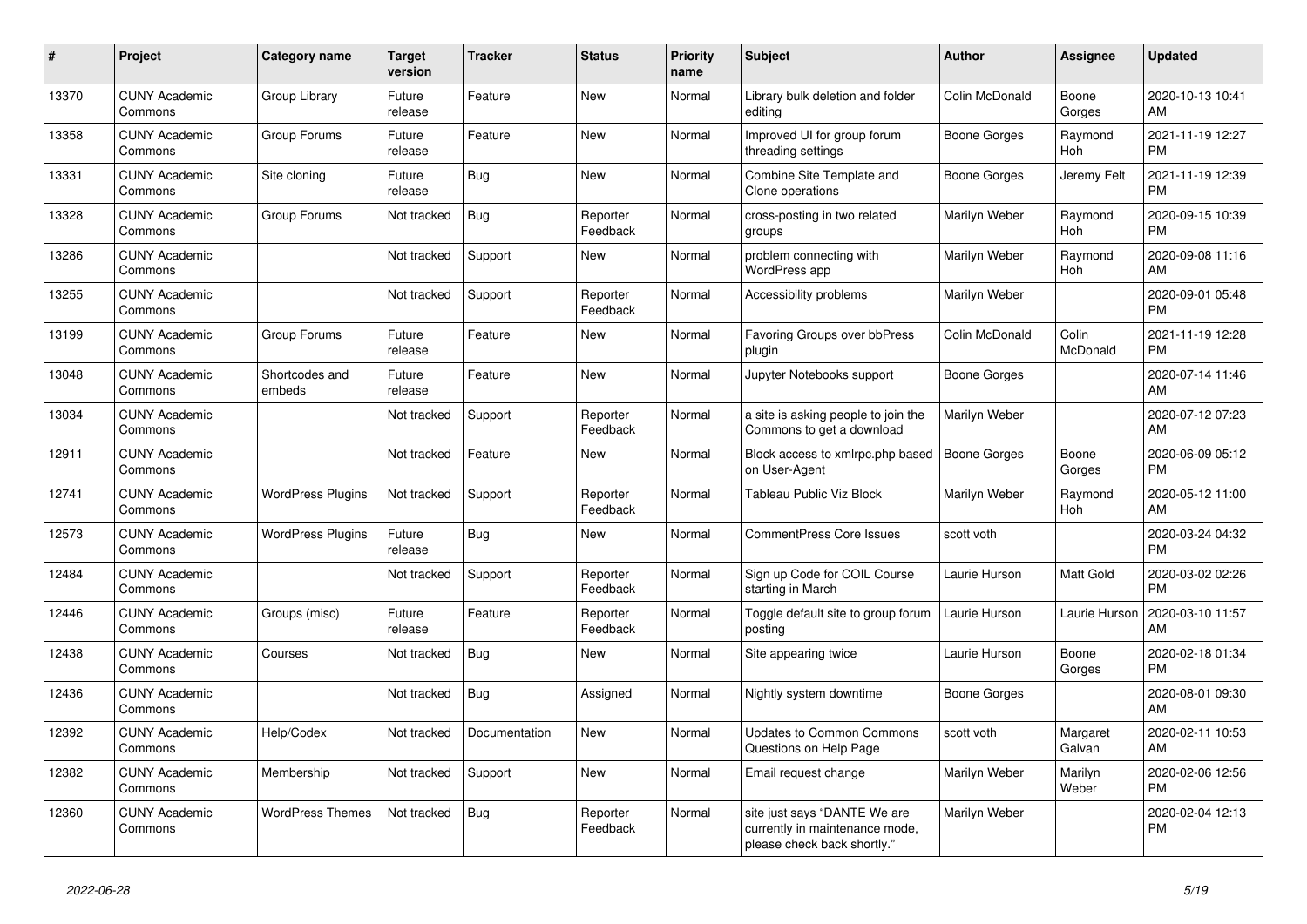| #     | Project                                                                 | <b>Category name</b>       | <b>Target</b><br>version | <b>Tracker</b> | <b>Status</b>        | <b>Priority</b><br>name | Subject                                                                      | Author              | <b>Assignee</b>     | <b>Updated</b>                |
|-------|-------------------------------------------------------------------------|----------------------------|--------------------------|----------------|----------------------|-------------------------|------------------------------------------------------------------------------|---------------------|---------------------|-------------------------------|
| 12352 | <b>CUNY Academic</b><br>Commons                                         |                            | Not tracked              | Support        | <b>New</b>           | Normal                  | "posts list" page builder block<br>option                                    | Marilyn Weber       |                     | 2020-02-03 01:29<br>РM        |
| 12350 | <b>CUNY Academic</b><br>Commons                                         | <b>Blogs (BuddyPress)</b>  | Not tracked              | Support        | Reporter<br>Feedback | Normal                  | URL creation problem                                                         | Marilyn Weber       |                     | 2020-02-03 11:27<br>AM        |
| 12328 | <b>CUNY Academic</b><br>Commons                                         |                            | Not tracked              | Support        | New                  | Normal                  | Sign up Code for Non-CUNY<br>Faculty                                         | Laurie Hurson       |                     | 2020-01-28 10:25<br>AM        |
| 12247 | <b>CUNY Academic</b><br>Commons                                         | Publicity                  | Not tracked              | Support        | New                  | Normal                  | <b>Screenshot of First Commons</b><br>Homepage                               | scott voth          | scott voth          | 2020-01-14 12:08<br><b>PM</b> |
| 12198 | <b>CUNY Academic</b><br>Commons                                         |                            | Not tracked              | <b>Bug</b>     | Reporter<br>Feedback | Normal                  | Duplicate listing in My Sites                                                | Tom Harbison        |                     | 2019-12-09 05:50<br><b>PM</b> |
| 12121 | <b>CUNY Academic</b><br>Commons                                         | <b>WordPress Plugins</b>   | 2.0.2                    | Feature        | Reporter<br>Feedback | Normal                  | Embedding H5P Iframes on<br>Commons Site                                     | Laurie Hurson       | Boone<br>Gorges     | 2022-06-14 11:36<br>AM        |
| 12091 | <b>CUNY Academic</b><br>Commons                                         | <b>Group Files</b>         | Future<br>release        | Feature        | New                  | Normal                  | Improved pre-upload file<br>validation for bp-group-documents                | <b>Boone Gorges</b> | Boone<br>Gorges     | 2019-11-14 01:21<br><b>PM</b> |
| 12062 | AD/O365 Transition<br>from NonMatric to<br><b>Matriculated Students</b> |                            |                          | Feature        | In Progress          | Normal                  | create solution and console<br>project                                       | Emilio Rodriguez    | Emilio<br>Rodriguez | 2019-11-12 03:56<br>PM        |
| 12042 | <b>CUNY Academic</b><br>Commons                                         | <b>Email Notifications</b> | Future<br>release        | Feature        | <b>New</b>           | Normal                  | Improved error logging for BPGES   Boone Gorges<br>send queue                |                     | Boone<br>Gorges     | 2021-11-19 12:25<br><b>PM</b> |
| 12004 | <b>CUNY Academic</b><br>Commons                                         |                            | Not tracked              | Support        | Reporter<br>Feedback | Normal                  | Notifications for spam blog<br>comments                                      | Gina Cherry         | Raymond<br>Hoh      | 2019-11-01 12:05<br><b>PM</b> |
| 11968 | JustPublics@365<br>MediaCamp                                            |                            |                          | Feature        | New                  | Normal                  | Nanoscience Retractable Display<br>Unit                                      | Donald Cherry       | Bonnie<br>Eissner   | 2021-02-19 08:50<br>AM        |
| 11945 | <b>CUNY Academic</b><br>Commons                                         | Reckoning                  | Future<br>release        | Feature        | Reporter<br>Feedback | Normal                  | Add Comments bubble to<br>Reckoning views                                    | Boone Gorges        | Boone<br>Gorges     | 2019-11-12 05:14<br><b>PM</b> |
| 11883 | <b>CUNY Academic</b><br>Commons                                         | Help/Codex                 | Not tracked              | Support        | New                  | Normal                  | Need Embedding Help Page<br>Update (Tableau)                                 | Anthony Wheeler     | scott voth          | 2019-09-24 08:49<br>AM        |
| 11879 | <b>CUNY Academic</b><br>Commons                                         |                            | Not tracked              | Bug            | New                  | Normal                  | Hypothesis comments appearing<br>on multiple, different pdfs across<br>blogs | Laurie Hurson       | Laurie Hurson       | 2019-09-19 02:39<br>PM        |
| 11860 | <b>CUNY Academic</b><br>Commons                                         | Registration               | Future<br>release        | Feature        | New                  | Normal                  | Ensure Students Are Aware They<br>Can Use Aliases At Registration            | scott voth          |                     | 2019-09-24 08:46<br>AM        |
| 11848 | <b>CUNY Academic</b><br>Commons                                         |                            | Not tracked              | Support        | Hold                 | Normal                  | a Dean of Faculty wants to share<br>a large file                             | Marilyn Weber       |                     | 2019-09-24 08:44<br>AM        |
| 11843 | <b>CUNY Academic</b><br>Commons                                         | WordPress (misc)           | Future<br>release        | Design/UX      | New                  | Normal                  | Tweaking the Gutenberg Editor<br>Interface                                   | Laurie Hurson       |                     | 2022-04-26 12:00<br>PM        |
| 11834 | <b>CUNY Academic</b><br>Commons                                         | <b>Group Files</b>         | Future<br>release        | Feature        | New                  | Normal                  | Improved tools for managing<br>group file folders                            | <b>Boone Gorges</b> | Sonja Leix          | 2019-09-06 03:55<br><b>PM</b> |
| 11789 | <b>CUNY Academic</b><br>Commons                                         | Courses                    | Future<br>release        | Feature        | New                  | Normal                  | Ability to remove item from<br>Courses list                                  | Laurie Hurson       | Sonja Leix          | 2019-09-24 12:28<br><b>PM</b> |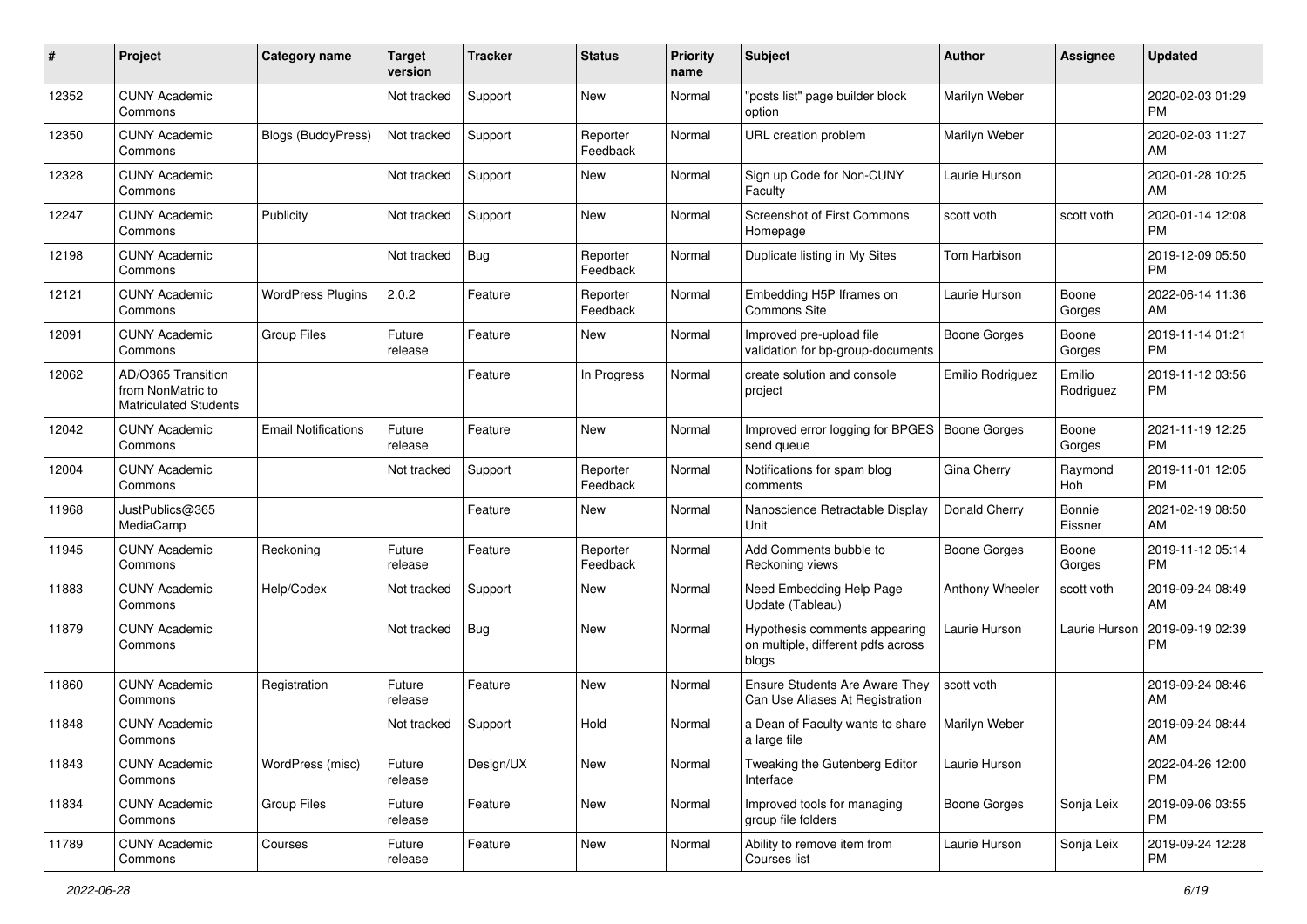| #     | Project                         | <b>Category name</b>     | <b>Target</b><br>version | <b>Tracker</b> | <b>Status</b>        | <b>Priority</b><br>name | <b>Subject</b>                                                                       | <b>Author</b>         | <b>Assignee</b>    | <b>Updated</b>                |
|-------|---------------------------------|--------------------------|--------------------------|----------------|----------------------|-------------------------|--------------------------------------------------------------------------------------|-----------------------|--------------------|-------------------------------|
| 11788 | <b>CUNY Academic</b><br>Commons | <b>WordPress Plugins</b> | Future<br>release        | Support        | Reporter<br>Feedback | Normal                  | Plugin Request - Browse Aloud                                                        | scott voth            |                    | 2019-09-24 08:42<br>AM        |
| 11787 | <b>CUNY Academic</b><br>Commons |                          | Not tracked              | Support        | Reporter<br>Feedback | Normal                  | automated comments notifications<br>on ZenDesk                                       | Marilyn Weber         |                    | 2019-08-26 06:18<br><b>PM</b> |
| 11771 | <b>CUNY Academic</b><br>Commons |                          | Not tracked              | Support        | Reporter<br>Feedback | Normal                  | post displays in sections                                                            | Marilyn Weber         |                    | 2019-08-20 10:34<br>AM        |
| 11649 | <b>CUNY Academic</b><br>Commons | <b>WordPress Plugins</b> | 2.0.2                    | Bug            | In Progress          | Normal                  | CC license displayed on every<br>page                                                | Gina Cherry           | Raymond<br>Hoh     | 2022-06-14 11:36<br>AM        |
| 11624 | <b>CUNY Academic</b><br>Commons | WordPress (misc)         | Not tracked              | Support        | <b>New</b>           | Normal                  | Change pages into posts or swap<br>database for a Commons site?                      | Stephen Klein         | Raymond<br>Hoh     | 2019-07-09 11:04<br>AM        |
| 11556 | <b>CUNY Academic</b><br>Commons | Courses                  | Not tracked              | <b>Bug</b>     | Reporter<br>Feedback | Normal                  | Instructor name given in course<br>listing                                           | Tom Harbison          |                    | 2019-06-25 04:12<br><b>PM</b> |
| 11545 | <b>CUNY Academic</b><br>Commons | <b>WordPress Plugins</b> | Not tracked              | Support        | New                  | Normal                  | Twitter searches in WordPress                                                        | Gina Cherry           | Matt Gold          | 2019-09-23 01:03<br><b>PM</b> |
| 11531 | <b>CUNY Academic</b><br>Commons | Events                   | Future<br>release        | Feature        | <b>New</b>           | Normal                  | Main Events calendar should<br>include non-public events that<br>user has access to  | scott voth            | Boone<br>Gorges    | 2019-06-11 10:00<br>AM        |
| 11519 | <b>CUNY Academic</b><br>Commons |                          | Not tracked              | Support        | Assigned             | Normal                  | comment option not appearing                                                         | Marilyn Weber         |                    | 2019-09-24 10:28<br>AM        |
| 11517 | <b>CUNY Academic</b><br>Commons |                          | Not tracked              | Feature        | Assigned             | Normal                  | wp-accessibility plugin should not<br>strip 'target=" blank" by default              | <b>Boone Gorges</b>   | Laurie Hurson      | 2019-09-24 09:57<br>AM        |
| 11509 | <b>CUNY Academic</b><br>Commons |                          | Not tracked              | Support        | Reporter<br>Feedback | Normal                  | deleted Page causing a Menu<br>problem?                                              | Marilyn Weber         |                    | 2019-06-04 09:54<br>AM        |
| 11496 | <b>CUNY Academic</b><br>Commons | Public Portfolio         | 1.15.2                   | Support        | New                  | Normal                  | Replace Twitter Icon on Member<br>Portfolio page                                     | scott voth            | Boone<br>Gorges    | 2019-06-06 01:03<br>PM        |
| 11493 | <b>CUNY Academic</b><br>Commons | Domain Mapping           | Not tracked              | Support        | Reporter<br>Feedback | Normal                  | Domain Mapping Request - Talia<br>Schaffer                                           | scott voth            | Matt Gold          | 2019-08-06 08:39<br>AM        |
| 11449 | <b>CUNY Academic</b><br>Commons | WordPress - Media        | Not tracked              | Support        | Reporter<br>Feedback | Normal                  | Cloning Media Library for JITP<br>from Staging to Production Site                    | <b>Patrick DeDauw</b> | Boone<br>Gorges    | 2019-05-13 12:00<br><b>PM</b> |
| 11415 | <b>CUNY Academic</b><br>Commons | <b>WordPress Plugins</b> | Not tracked              | <b>Bug</b>     | Reporter<br>Feedback | Normal                  | <b>Blog Subscriptions in Jetpack</b>                                                 | Laurie Hurson         |                    | 2019-05-14 10:34<br>AM        |
| 11393 | <b>CUNY Academic</b><br>Commons |                          | Not tracked              | Publicity      | New                  | Normal                  | After 1.15 release, ceate a hero<br>slide and post about adding a site<br>to a group | scott voth            | Patrick<br>Sweeney | 2019-05-14 10:32<br>AM        |
| 11392 | <b>CUNY Academic</b><br>Commons |                          | Future<br>release        | Bug            | New                  | Normal                  | Migrate users away from<br><b>StatPress</b>                                          | <b>Boone Gorges</b>   |                    | 2019-04-23 03:53<br><b>PM</b> |
| 11386 | <b>CUNY Academic</b><br>Commons | WordPress - Media        | Not tracked              | Support        | Reporter<br>Feedback | Normal                  | disappearing images                                                                  | scott voth            | Boone<br>Gorges    | 2019-05-14 10:32<br>AM        |
| 11243 | <b>CUNY Academic</b><br>Commons | BuddyPress (misc)        | Future<br>release        | <b>Bug</b>     | New                  | Normal                  | Audit bp-custom.php                                                                  | Raymond Hoh           | Raymond<br>Hoh     | 2022-04-26 11:59<br>AM        |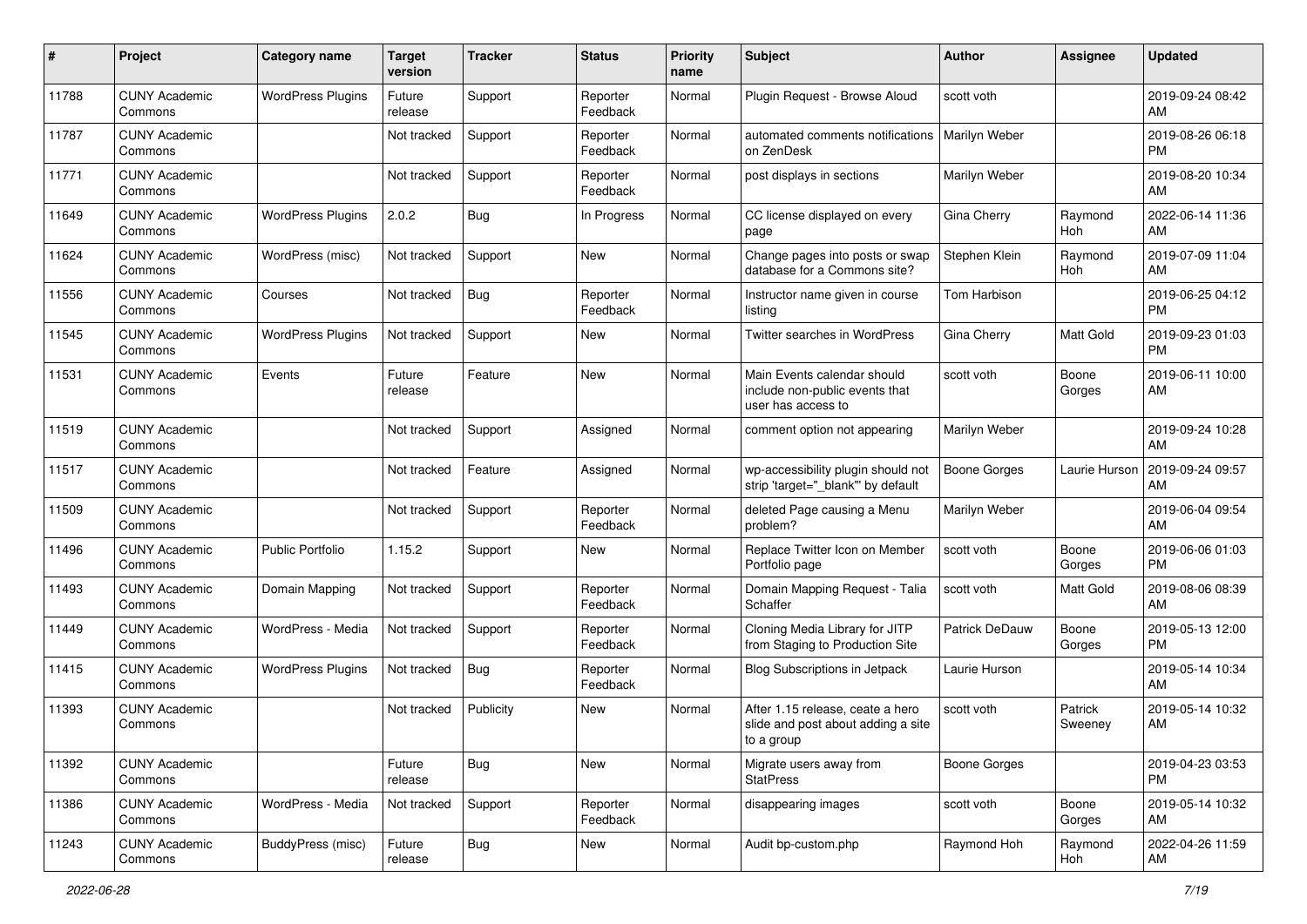| #     | Project                         | <b>Category name</b>        | <b>Target</b><br>version | <b>Tracker</b> | <b>Status</b>        | <b>Priority</b><br>name | Subject                                                                                                      | <b>Author</b>           | <b>Assignee</b> | <b>Updated</b>                |
|-------|---------------------------------|-----------------------------|--------------------------|----------------|----------------------|-------------------------|--------------------------------------------------------------------------------------------------------------|-------------------------|-----------------|-------------------------------|
| 11149 | <b>CUNY Academic</b><br>Commons |                             | Not tracked              | Support        | Reporter<br>Feedback | Normal                  | comments getting blocked                                                                                     | Marilyn Weber           | Raymond<br>Hoh  | 2019-03-26 11:40<br>AM        |
| 11131 | <b>CUNY Academic</b><br>Commons |                             | Future<br>release        | Feature        | Reporter<br>Feedback | Normal                  | Image Annotation Plugins                                                                                     | Laurie Hurson           |                 | 2019-02-26 11:33<br>AM        |
| 11120 | <b>CUNY Academic</b><br>Commons | <b>WordPress Plugins</b>    | Not tracked              | Bug            | Reporter<br>Feedback | Normal                  | Events Manager Events Not<br>Showing Up                                                                      | Mark Webb               |                 | 2019-02-27 04:10<br><b>PM</b> |
| 11077 | <b>CUNY Academic</b><br>Commons | Events                      | Not tracked              | Feature        | Reporter<br>Feedback | Normal                  | Show event category description<br>in event list view                                                        | Raffi<br>Khatchadourian |                 | 2019-02-12 10:38<br><b>PM</b> |
| 11024 | <b>CUNY Academic</b><br>Commons | WordPress (misc)            | Future<br>release        | Bug            | New                  | Normal                  | Subsites should not show "you<br>should update your .htaccess<br>now" notice after permalink setting<br>save | <b>Boone Gorges</b>     |                 | 2019-01-28 01:35<br><b>PM</b> |
| 10982 | <b>CUNY Academic</b><br>Commons | Domain Mapping              | Not tracked              | Support        | Reporter<br>Feedback | Normal                  | <b>CNAME</b> question                                                                                        | scott voth              |                 | 2019-01-22 04:29<br><b>PM</b> |
| 10839 | <b>CUNY Academic</b><br>Commons | About page                  | Not tracked              | Support        | New                  | Normal                  | <b>Mission Statement Needs</b><br>Revision                                                                   | scott voth              | Matt Gold       | 2018-12-26 10:58<br>AM        |
| 10794 | <b>CUNY Academic</b><br>Commons | Performance                 | Not tracked              | <b>Bug</b>     | New                  | Normal                  | Memcached connection<br>occasionally breaks                                                                  | <b>Boone Gorges</b>     | Boone<br>Gorges | 2018-12-06 03:30<br><b>PM</b> |
| 10769 | <b>CUNY Academic</b><br>Commons | <b>WordPress Themes</b>     | Not tracked              | Bug            | Reporter<br>Feedback | Normal                  | 2011 Theme Sidebar                                                                                           | Mark Webb               |                 | 2018-12-04 04:09<br><b>PM</b> |
| 10659 | <b>CUNY Academic</b><br>Commons | Group Forums                | Future<br>release        | Feature        | Assigned             | Normal                  | Post to multiple groups via email                                                                            | Matt Gold               | Raymond<br>Hoh  | 2018-11-15 12:54<br>AM        |
| 10657 | <b>CUNY Academic</b><br>Commons |                             | Not tracked              | Support        | Reporter<br>Feedback | Normal                  | child theme problems                                                                                         | Marilyn Weber           |                 | 2018-11-08 01:19<br><b>PM</b> |
| 10580 | <b>CUNY Academic</b><br>Commons | Information<br>Architecture | Future<br>release        | Design/UX      | New                  | Normal                  | Primary nav item review                                                                                      | <b>Boone Gorges</b>     | Sara Cannon     | 2022-06-28 01:29<br><b>PM</b> |
| 10439 | <b>CUNY Academic</b><br>Commons | Design                      | 2.1.0                    | Design/UX      | New                  | Normal                  | Create Style Guide for Commons                                                                               | Sonja Leix              | Sara Cannon     | 2022-06-28 01:43<br><b>PM</b> |
| 10380 | <b>CUNY Academic</b><br>Commons | WordPress (misc)            | Future<br>release        | Feature        | In Progress          | Normal                  | Remove blacklisted plugins                                                                                   | <b>Boone Gorges</b>     |                 | 2022-04-26 12:00<br><b>PM</b> |
| 10368 | <b>CUNY Academic</b><br>Commons |                             | Future<br>release        | Feature        | Assigned             | Normal                  | Use ORCID data to populate<br>academic profile page                                                          | Stephen Francoeur       | Boone<br>Gorges | 2018-09-25 01:53<br><b>PM</b> |
| 10354 | <b>CUNY Academic</b><br>Commons | <b>Public Portfolio</b>     | Future<br>release        | Feature        | New                  | Normal                  | Opt out of Having a Profile Page                                                                             | scott voth              | Chris Stein     | 2020-05-12 10:43<br>AM        |
| 10273 | <b>CUNY Academic</b><br>Commons | Registration                | Not tracked              | Support        | Reporter<br>Feedback | Normal                  | users combining CF and campus<br>address                                                                     | Marilyn Weber           |                 | 2019-09-18 10:58<br>AM        |
| 10262 | <b>CUNY Academic</b><br>Commons |                             | Not tracked              | Bug            | Reporter<br>Feedback | Normal                  | Newsletter Plugin: Broken Image<br>at Bottom of All Newsletters                                              | Mark Webb               | Raymond<br>Hoh  | 2018-08-30 05:17<br><b>PM</b> |
| 10226 | <b>CUNY Academic</b><br>Commons | Courses                     | Future<br>release        | Feature        | New                  | Normal                  | Add "My Courses" to drop down<br>list                                                                        | scott voth              | Boone<br>Gorges | 2021-11-19 12:42<br><b>PM</b> |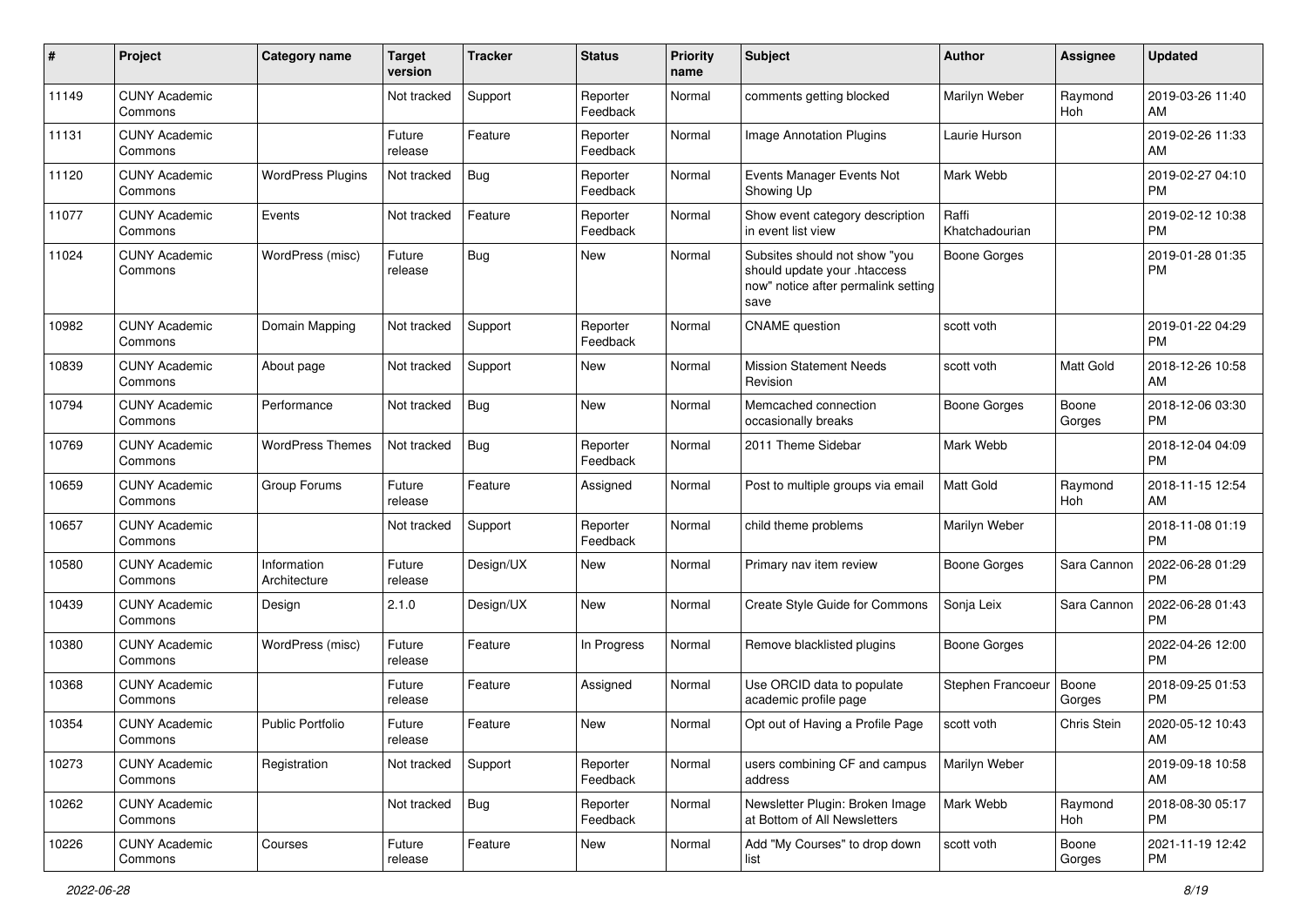| #     | Project                         | <b>Category name</b>       | <b>Target</b><br>version | <b>Tracker</b> | <b>Status</b>        | <b>Priority</b><br>name | Subject                                                                                                                                      | <b>Author</b>           | <b>Assignee</b>     | <b>Updated</b>                |
|-------|---------------------------------|----------------------------|--------------------------|----------------|----------------------|-------------------------|----------------------------------------------------------------------------------------------------------------------------------------------|-------------------------|---------------------|-------------------------------|
| 10040 | <b>CUNY Academic</b><br>Commons | WordPress (misc)           | Not tracked              | Bug            | Reporter<br>Feedback | Normal                  | User doesn't see full list of themes                                                                                                         | Matt Gold               | Boone<br>Gorges     | 2018-07-25 10:12<br>AM        |
| 9979  | <b>CUNY Academic</b><br>Commons | <b>Email Notifications</b> | Not tracked              | <b>Bug</b>     | Reporter<br>Feedback | Normal                  | Reports of slow email activation<br>emails                                                                                                   | <b>Matt Gold</b>        | Boone<br>Gorges     | 2018-08-29 09:40<br><b>PM</b> |
| 9947  | <b>CUNY Academic</b><br>Commons | <b>WordPress Plugins</b>   | Future<br>release        | Feature        | Reporter<br>Feedback | Normal                  | Install H5P quiz plugin                                                                                                                      | Matt Gold               | Boone<br>Gorges     | 2018-09-11 11:01<br>AM        |
| 9941  | <b>CUNY Academic</b><br>Commons | Wiki                       | Not tracked              | Support        | Assigned             | Normal                  | Wiki functionality                                                                                                                           | Matt Gold               | Boone<br>Gorges     | 2018-06-26 10:57<br>AM        |
| 9926  | <b>CUNY Academic</b><br>Commons | <b>WordPress Plugins</b>   | Future<br>release        | <b>Bug</b>     | New                  | Normal                  | twitter-mentions-as-comments<br>cron jobs can run long                                                                                       | Boone Gorges            | Boone<br>Gorges     | 2018-10-24 12:34<br><b>PM</b> |
| 9908  | <b>CUNY Academic</b><br>Commons |                            | Not tracked              | Feature        | New                  | Normal                  | Is it possible to send email<br>updates to users (or an email<br>address not on the list) for only a<br>single page AFTER being<br>prompted? | Michael Shields         | scott voth          | 2018-06-11 01:34<br><b>PM</b> |
| 9895  | <b>CUNY Academic</b><br>Commons | Onboarding                 | Future<br>release        | Feature        | Assigned             | Normal                  | Add "Accept Invitation"<br>link/button/function to Group<br>and/or Site invitation emails?                                                   | <b>Luke Waltzer</b>     | Boone<br>Gorges     | 2018-06-07 12:42<br><b>PM</b> |
| 9835  | <b>CUNY Academic</b><br>Commons | Group Forums               | Future<br>release        | <b>Bug</b>     | Assigned             | Normal                  | add a "like" function?                                                                                                                       | Marilyn Weber           | <b>Erik Trainer</b> | 2018-06-05 01:49<br><b>PM</b> |
| 9729  | <b>CUNY Academic</b><br>Commons | <b>SEO</b>                 | Not tracked              | Support        | <b>New</b>           | Normal                  | 503 Errors showing on<br>newlaborforum.cuny.edu                                                                                              | Diane Krauthamer        | Raymond<br>Hoh      | 2018-05-22 04:48<br><b>PM</b> |
| 9720  | <b>CUNY Academic</b><br>Commons | Authentication             | Future<br>release        | Feature        | <b>New</b>           | Normal                  | The Commons should be an<br>oAuth provider                                                                                                   | <b>Boone Gorges</b>     |                     | 2019-03-01 02:04<br><b>PM</b> |
| 9643  | <b>CUNY Academic</b><br>Commons | Publicity                  | Not tracked              | Feature        | New                  | Normal                  | Create a page on the Commons<br>for logos etc.                                                                                               | Stephen Real            | Stephen Real        | 2018-04-24 10:53<br>AM        |
| 9515  | <b>CUNY Academic</b><br>Commons | <b>WordPress Plugins</b>   | Not tracked              | Bug            | Reporter<br>Feedback | Normal                  | Text to Speech plugin - "More<br>Slowly" checkbox not working                                                                                | scott voth              | Boone<br>Gorges     | 2018-06-13 02:26<br><b>PM</b> |
| 9420  | <b>CUNY Academic</b><br>Commons | cuny.is                    | Not tracked              | Feature        | New                  | Normal                  | Request for http://cuny.is/streams                                                                                                           | Raffi<br>Khatchadourian | Marilyn<br>Weber    | 2018-04-02 10:08<br>AM        |
| 9346  | <b>CUNY Academic</b><br>Commons | WordPress (misc)           | Not tracked              | <b>Bug</b>     | New                  | Normal                  | Clone cetls.bmcc.cuny.edu for<br>development                                                                                                 | Owen Roberts            | Raymond<br>Hoh      | 2018-03-06 05:35<br><b>PM</b> |
| 9289  | <b>CUNY Academic</b><br>Commons | <b>WordPress Plugins</b>   | Future<br>release        | Bug            | Reporter<br>Feedback | Normal                  | <b>Email Users Plugin</b>                                                                                                                    | Laurie Hurson           | Boone<br>Gorges     | 2018-10-24 12:34<br>PM        |
| 9211  | <b>CUNY Academic</b><br>Commons | <b>WordPress Plugins</b>   | Future<br>release        | Support        | Reporter<br>Feedback | Normal                  | Auto-Role Setting in Forum Plugin<br>Causing Some Confusion                                                                                  | Luke Waltzer            | Boone<br>Gorges     | 2018-03-13 11:44<br>AM        |
| 9207  | <b>CUNY Academic</b><br>Commons |                            | Future<br>release        | Support        | Reporter<br>Feedback | Normal                  | display dashboards made in<br>Tableau?                                                                                                       | Marilyn Weber           | Boone<br>Gorges     | 2018-04-10 10:42<br>AM        |
| 9060  | <b>CUNY Academic</b><br>Commons | Commons In A Box           | Not tracked              | Bug            | Hold                 | Normal                  | Problems with CBox image library<br>/ upload                                                                                                 | Lisa Rhody              | Raymond<br>Hoh      | 2018-01-10 03:26<br>PM        |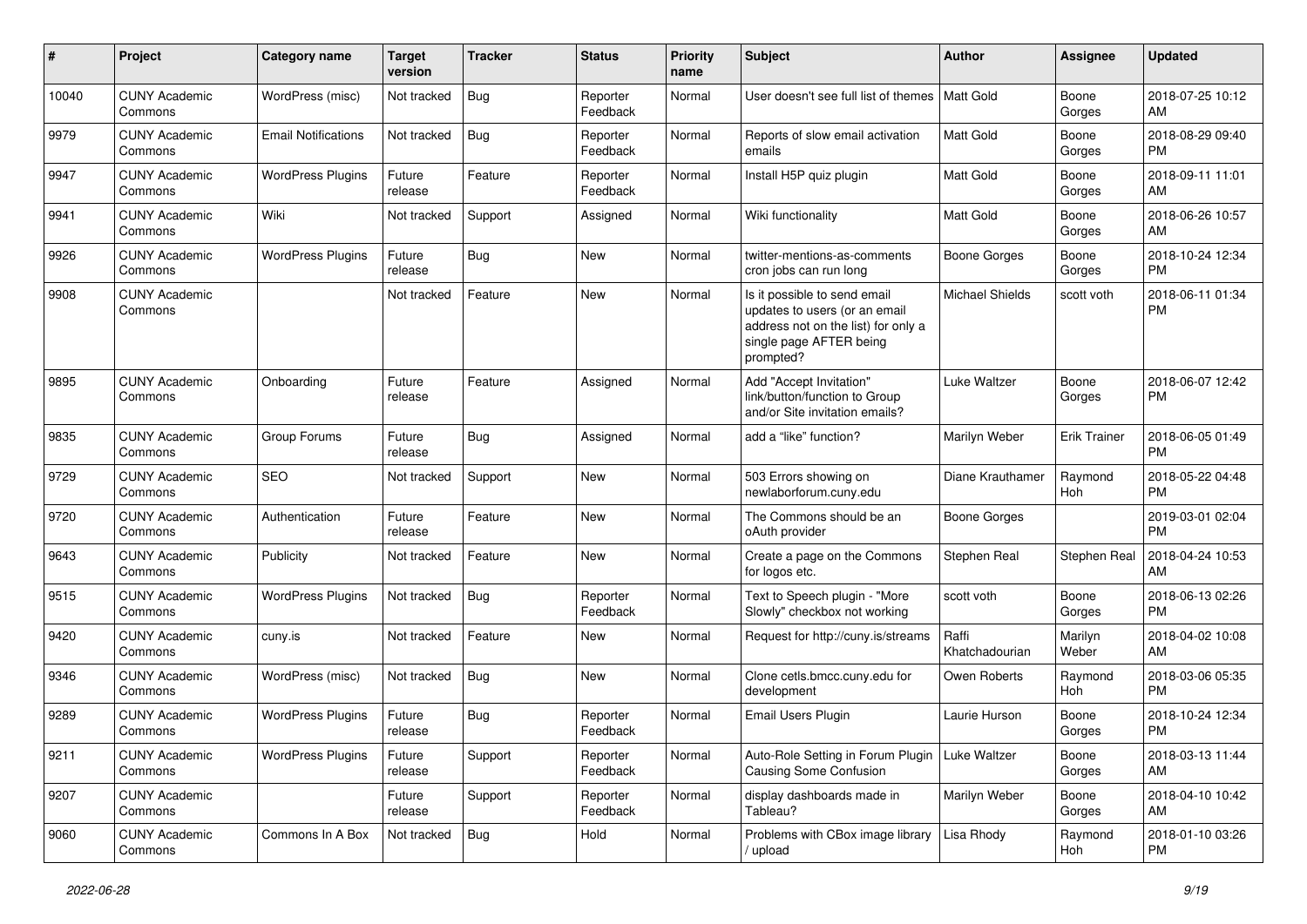| $\pmb{\#}$ | <b>Project</b>                        | Category name             | <b>Target</b><br>version | <b>Tracker</b> | <b>Status</b> | <b>Priority</b><br>name | <b>Subject</b>                                                                        | <b>Author</b>       | <b>Assignee</b>       | <b>Updated</b>                |
|------------|---------------------------------------|---------------------------|--------------------------|----------------|---------------|-------------------------|---------------------------------------------------------------------------------------|---------------------|-----------------------|-------------------------------|
| 9028       | <b>CUNY Academic</b><br>Commons       | Onboarding                | Future<br>release        | Feature        | Assigned      | Normal                  | suggest groups to new members<br>during the registration process                      | <b>Matt Gold</b>    | Chris Stein           | 2018-10-24 12:34<br><b>PM</b> |
| 9015       | <b>CUNY Academic</b><br>Commons       | Groups (misc)             | Not tracked              | Outreach       | Assigned      | Normal                  | Email group admins the email<br>addresses of their groups                             | Matt Gold           | <b>Matt Gold</b>      | 2018-01-02 09:54<br>AM        |
| 8992       | <b>NYCDH Community</b><br><b>Site</b> |                           |                          | <b>Bug</b>     | Assigned      | Normal                  | Multiple RBE error reports                                                            | Matt Gold           | Raymond<br>Hoh        | 2017-12-11 05:43<br><b>PM</b> |
| 8991       | <b>CUNY Academic</b><br>Commons       | Reply By Email            | Not tracked              | Bug            | Hold          | Normal                  | RBE duplicate email message<br>issue                                                  | <b>Matt Gold</b>    | Raymond<br><b>Hoh</b> | 2018-02-18 08:53<br><b>PM</b> |
| 8976       | <b>CUNY Academic</b><br>Commons       | Reply By Email            | Not tracked              | Feature        | Assigned      | Normal                  | Package RBE new topics<br>posting?                                                    | <b>Matt Gold</b>    | Raymond<br>Hoh        | 2017-12-04 02:34<br><b>PM</b> |
| 8902       | <b>CUNY Academic</b><br>Commons       | Design                    | Not tracked              | Feature        | Assigned      | Normal                  | Report back on research on<br><b>BuddyPress themes</b>                                | Matt Gold           | Michael Smith         | 2017-11-10 12:31<br><b>PM</b> |
| 8901       | <b>CUNY Academic</b><br>Commons       | Accessibility             | Future<br>release        | Feature        | Assigned      | Normal                  | Theme analysis for accessibility                                                      | <b>Matt Gold</b>    | Boone<br>Gorges       | 2022-04-26 11:59<br>AM        |
| 8900       | <b>CUNY Academic</b><br>Commons       | Accessibility             | Future<br>release        | Feature        | Assigned      | Normal                  | Look into tools to enforce<br>accessibility in WP environment                         | Matt Gold           | Boone<br>Gorges       | 2022-04-26 11:59<br>AM        |
| 8898       | <b>CUNY Academic</b><br>Commons       | Social Paper              | Not tracked              | Feature        | Assigned      | Normal                  | Usage data on docs and social<br>paper                                                | Matt Gold           | Matt Gold             | 2017-11-16 11:32<br>AM        |
| 8837       | <b>CUNY Academic</b><br>Commons       |                           | Not tracked              | Feature        | Assigned      | Normal                  | Create a form to request info from<br>people requesting premium<br>themes and plugins | <b>Matt Gold</b>    | Marilyn<br>Weber      | 2017-11-14 03:35<br><b>PM</b> |
| 8836       | <b>CUNY Academic</b><br>Commons       | <b>Blogs (BuddyPress)</b> | Future<br>release        | Feature        | Assigned      | Normal                  | Redesign site launch process                                                          | Matt Gold           | Boone<br>Gorges       | 2019-10-03 02:49<br><b>PM</b> |
| 8835       | <b>CUNY Academic</b><br>Commons       | <b>Blogs (BuddyPress)</b> | Future<br>release        | Feature        | <b>New</b>    | Normal                  | Extend cuny is shortlinks to sites                                                    | Luke Waltzer        | Boone<br>Gorges       | 2022-04-26 11:59<br>AM        |
| 8756       | <b>CUNY Academic</b><br>Commons       | Group Blogs               | Future<br>release        | Feature        | Hold          | Normal                  | Connect multiple blogs to one<br>group?                                               | Matt Gold           | Boone<br>Gorges       | 2017-09-30 10:42<br>AM        |
| 8666       | <b>CUNY Academic</b><br>Commons       | Teaching                  | Not tracked              | Documentation  | Assigned      | Normal                  | Create Teaching on the<br><b>Commons Resource Page</b>                                | <b>Matt Gold</b>    | Laurie Hurson         | 2019-09-23 03:16<br><b>PM</b> |
| 8607       | <b>CUNY Academic</b><br>Commons       |                           | Not tracked              | Support        | <b>New</b>    | Normal                  | Paypal?                                                                               | Marilyn Weber       | Matt Gold             | 2018-05-15 01:37<br><b>PM</b> |
| 8440       | <b>CUNY Academic</b><br>Commons       | Onboarding                | Not tracked              | Bug            | <b>New</b>    | Normal                  | Create Test Email Accounts for<br><b>Onboarding Project</b>                           | Stephen Real        | Stephen Real          | 2017-08-01 09:49<br><b>PM</b> |
| 8211       | <b>CUNY Academic</b><br>Commons       | <b>WordPress Themes</b>   | Future<br>release        | Feature        | <b>New</b>    | Normal                  | Theme Suggestions: Material<br>Design-Inspired Themes                                 | Margaret Galvan     | Margaret<br>Galvan    | 2017-08-07 02:48<br><b>PM</b> |
| 8078       | <b>CUNY Academic</b><br>Commons       | <b>WordPress Plugins</b>  | Future<br>release        | System Upgrade | Assigned      | Normal                  | <b>CommentPress Updates</b>                                                           | Margaret Galvan     | Christian<br>Wach     | 2017-05-08 03:49<br><b>PM</b> |
| 7981       | <b>CUNY Academic</b><br>Commons       | Social Paper              | Future<br>release        | <b>Bug</b>     | <b>New</b>    | Normal                  | Social Paper comments should<br>not go to spam                                        | <b>Luke Waltzer</b> | Boone<br>Gorges       | 2018-04-16 03:52<br><b>PM</b> |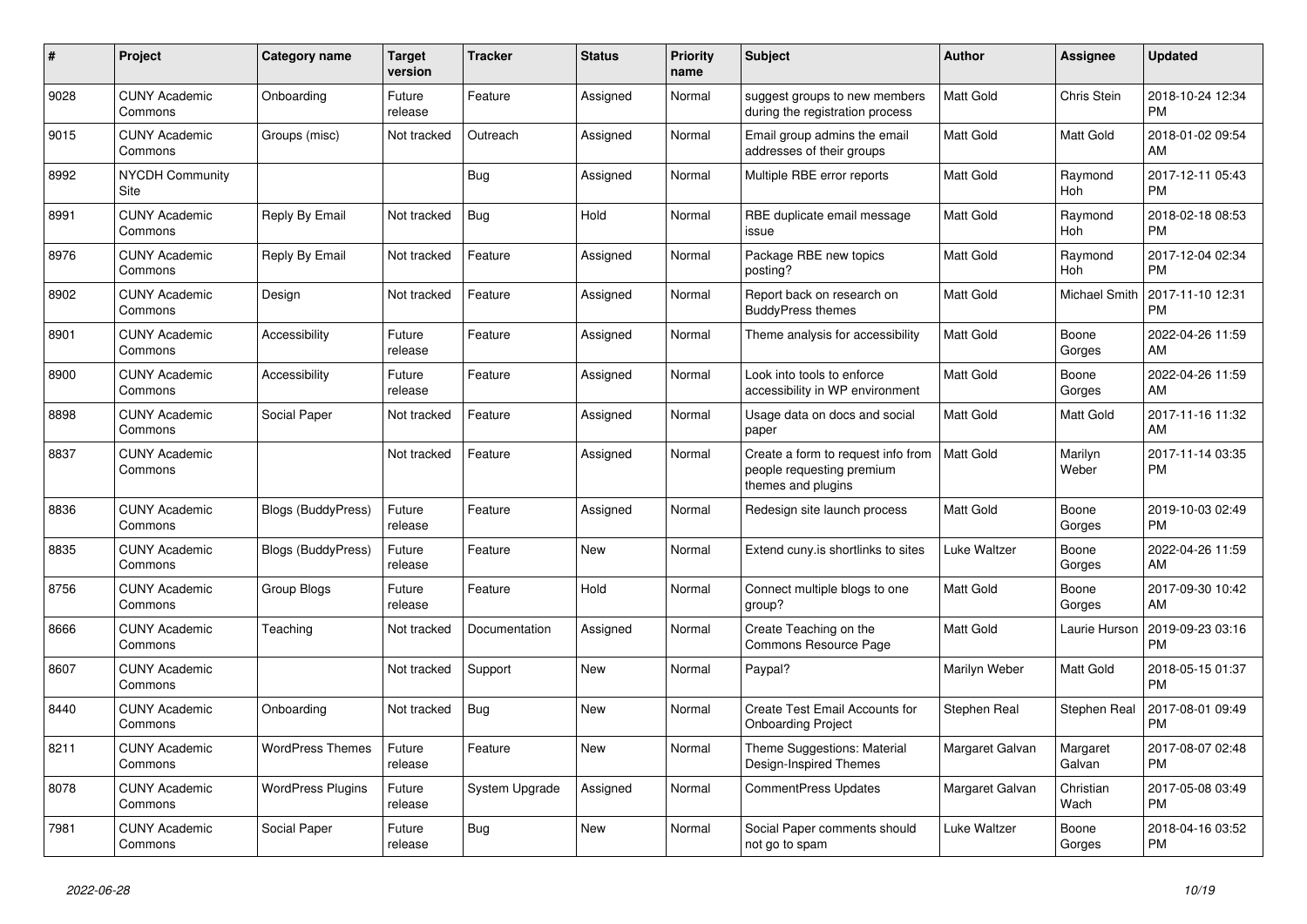| #    | Project                         | <b>Category name</b>       | <b>Target</b><br>version | <b>Tracker</b> | <b>Status</b>        | <b>Priority</b><br>name | Subject                                                                                   | Author              | <b>Assignee</b>    | <b>Updated</b>                |
|------|---------------------------------|----------------------------|--------------------------|----------------|----------------------|-------------------------|-------------------------------------------------------------------------------------------|---------------------|--------------------|-------------------------------|
| 7928 | <b>CUNY Academic</b><br>Commons | Group Forums               | Not tracked              | <b>Bug</b>     | <b>New</b>           | Normal                  | Duplicate Forum post                                                                      | <b>Luke Waltzer</b> | Raymond<br>Hoh     | 2017-04-11 09:27<br><b>PM</b> |
| 7828 | <b>CUNY Academic</b><br>Commons |                            | Not tracked              | Feature        | Assigned             | Normal                  | Theme Assessment 2017                                                                     | Margaret Galvan     | Margaret<br>Galvan | 2017-05-02 10:41<br><b>PM</b> |
| 7663 | <b>CUNY Academic</b><br>Commons | Social Paper               | Future<br>release        | Bug            | New                  | Normal                  | Social Paper notifications not<br>formatted correctly on secondary<br>sites               | <b>Boone Gorges</b> | Boone<br>Gorges    | 2018-04-16 03:52<br><b>PM</b> |
| 7624 | <b>CUNY Academic</b><br>Commons | BuddyPress (misc)          | Future<br>release        | Design/UX      | New                  | Normal                  | <b>BP</b> Notifications                                                                   | <b>Luke Waltzer</b> | Paige Dupont       | 2017-02-08 10:43<br><b>PM</b> |
| 7115 | <b>CUNY Academic</b><br>Commons | Groups (misc)              | Future<br>release        | Feature        | Reporter<br>Feedback | Normal                  | make licensing info clear during<br>group creation                                        | <b>Matt Gold</b>    | Raymond<br>Hoh     | 2020-12-08 11:32<br>AM        |
| 7022 | <b>CUNY Academic</b><br>Commons | Announcements              | Future<br>release        | <b>Bug</b>     | New                  | Normal                  | Sitewide announcements should<br>be displayed on, and dismissable<br>from, mapped domains | <b>Boone Gorges</b> | Boone<br>Gorges    | 2018-03-22 10:18<br>AM        |
| 6995 | <b>CUNY Academic</b><br>Commons | Home Page                  | Not tracked              | <b>Bug</b>     | Assigned             | Normal                  | member filter on homepage not<br>working                                                  | <b>Matt Gold</b>    | Raymond<br>Hoh     | 2016-12-11 09:46<br><b>PM</b> |
| 6755 | <b>CUNY Academic</b><br>Commons | WordPress (misc)           | Future<br>release        | <b>Bug</b>     | <b>New</b>           | Normal                  | Cannot Deactivate Plugin                                                                  | Laura Kane          |                    | 2016-11-16 01:12<br><b>PM</b> |
| 6671 | <b>CUNY Academic</b><br>Commons | Reply By Email             | Not tracked              | <b>Bug</b>     | Assigned             | Normal                  | "Post too often" RBE error<br>message                                                     | <b>Matt Gold</b>    | Raymond<br>Hoh     | 2016-11-11 09:55<br>AM        |
| 6665 | <b>CUNY Academic</b><br>Commons |                            | Not tracked              | Publicity      | New                  | Normal                  | Dead Link in 1.10 announcement<br>post                                                    | Paige Dupont        | Stephen Real       | 2016-12-01 03:11<br>PM        |
| 6426 | <b>CUNY Academic</b><br>Commons | Spam/Spam<br>Prevention    | Future<br>release        | Feature        | Assigned             | Normal                  | Force captcha on all comments?                                                            | <b>Matt Gold</b>    | <b>Tahir Butt</b>  | 2016-10-24 02:06<br><b>PM</b> |
| 6332 | <b>CUNY Academic</b><br>Commons | WordPress (misc)           | Future<br>release        | Feature        | <b>New</b>           | Normal                  | Allow uploaded files to be marked<br>as private in an ad hoc way                          | <b>Boone Gorges</b> |                    | 2016-10-17 11:41<br><b>PM</b> |
| 6298 | <b>CUNY Academic</b><br>Commons | User Experience            | Not tracked              | Design/UX      | Assigned             | Normal                  | Examine data from survey                                                                  | <b>Matt Gold</b>    | Margaret<br>Galvan | 2016-10-14 12:16<br><b>PM</b> |
| 6115 | <b>CUNY Academic</b><br>Commons | Publicity                  | Not tracked              | Feature        | Assigned             | Normal                  | create digital signage for GC                                                             | <b>Matt Gold</b>    | scott voth         | 2016-10-11 10:09<br><b>PM</b> |
| 6078 | <b>CUNY Academic</b><br>Commons | <b>Blogs (BuddyPress)</b>  | Future<br>release        | Feature        | <b>New</b>           | Normal                  | <b>Explore Adding Network Blog</b><br>Metadata Plugin                                     | <b>Luke Waltzer</b> | Luke Waltzer       | 2016-10-11 10:29<br><b>PM</b> |
| 6014 | <b>CUNY Academic</b><br>Commons | Publicity                  | Future<br>release        | Publicity      | Reporter<br>Feedback | Normal                  | Google search listing                                                                     | Matt Gold           | Boone<br>Gorges    | 2016-09-21 03:48<br>PM        |
| 5992 | <b>CUNY Academic</b><br>Commons | <b>Email Notifications</b> | Future<br>release        | Feature        | New                  | Normal                  | Changing the From line of<br>autogenerated blog emails                                    | Marilyn Weber       |                    | 2018-09-27 05:19<br><b>PM</b> |
| 5955 | <b>CUNY Academic</b><br>Commons | Outreach                   | Future<br>release        | Feature        | Assigned             | Normal                  | Create auto-newsletter for<br>commons members                                             | Matt Gold           | Luke Waltzer       | 2016-08-30 10:34<br>AM        |
| 5827 | <b>CUNY Academic</b><br>Commons | Public Portfolio           | Future<br>release        | <b>Bug</b>     | Assigned             | Normal                  | Academic Interests square<br>bracket links not working                                    | scott voth          | Chris Stein        | 2016-08-11 11:59<br>PM        |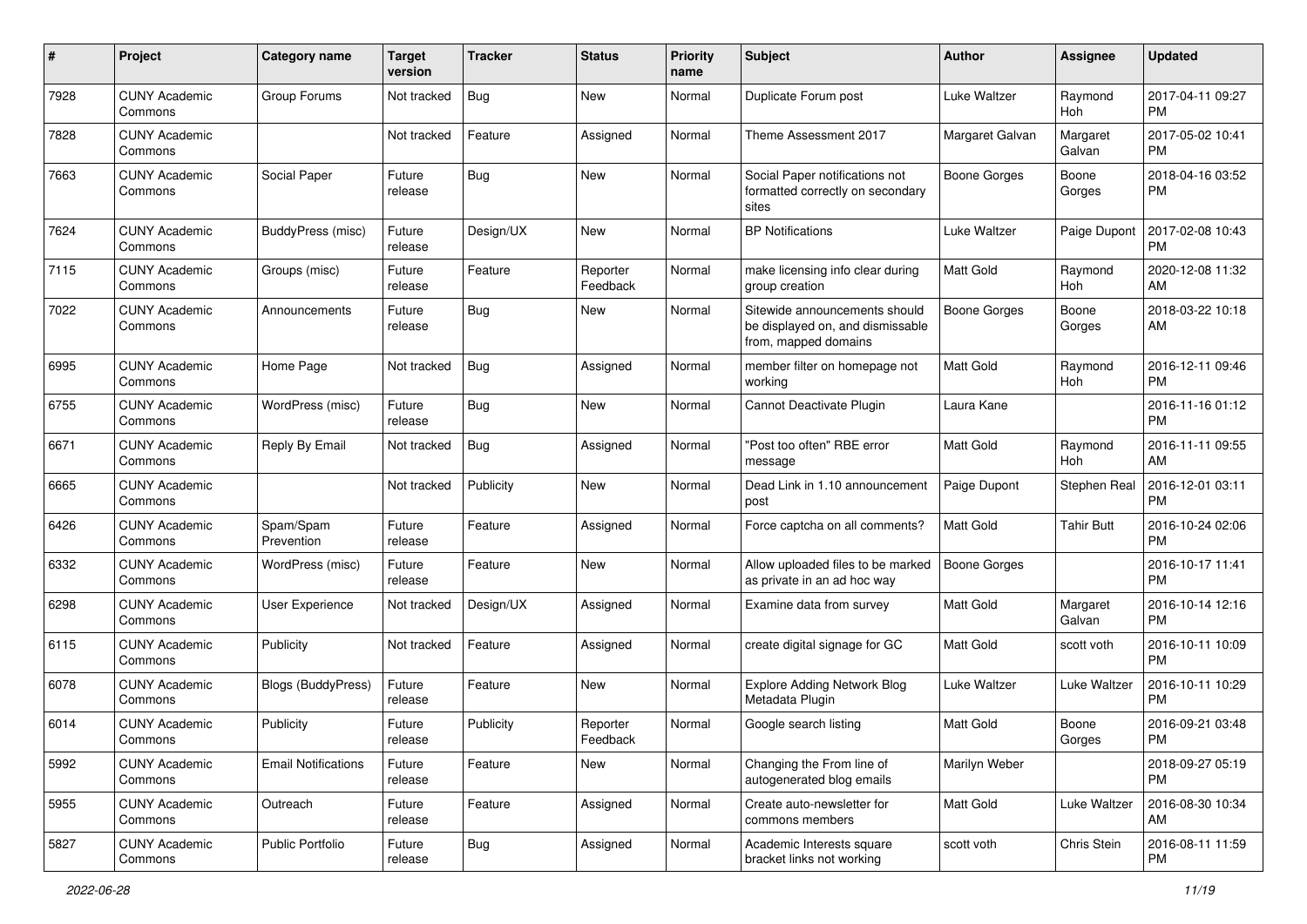| $\#$ | Project                         | <b>Category name</b>     | Target<br>version | <b>Tracker</b> | <b>Status</b>        | <b>Priority</b><br>name | <b>Subject</b>                                                     | Author                  | <b>Assignee</b>     | <b>Updated</b>                |
|------|---------------------------------|--------------------------|-------------------|----------------|----------------------|-------------------------|--------------------------------------------------------------------|-------------------------|---------------------|-------------------------------|
| 5826 | <b>CUNY Academic</b><br>Commons | <b>WordPress Plugins</b> | Future<br>release | Support        | Reporter<br>Feedback | Normal                  | <b>Remove Subscription Options</b><br>plugin from directory        | Sarah Morgano           | Sarah<br>Morgano    | 2016-10-21 04:14<br><b>PM</b> |
| 5696 | <b>CUNY Academic</b><br>Commons | Events                   | Future<br>release | Feature        | Assigned             | Normal                  | Events Calendar - display options<br>calendar aggregation          | <b>Matt Gold</b>        | Boone<br>Gorges     | 2016-10-13 11:44<br>AM        |
| 5679 | <b>CUNY Academic</b><br>Commons | Analytics                | Not tracked       | Feature        | <b>New</b>           | Normal                  | Logged In Users for GA                                             | Valerie Townsend        | Valerie<br>Townsend | 2016-06-11 09:49<br>AM        |
| 5581 | <b>CUNY Academic</b><br>Commons | Analytics                | Future<br>release | Feature        | Assigned             | Normal                  | Explore alternatives to Google<br>Analytics                        | Matt Gold               | Valerie<br>Townsend | 2020-04-17 03:12<br>PM        |
| 5489 | <b>CUNY Academic</b><br>Commons | Social Paper             | Future<br>release | Feature        | <b>New</b>           | Normal                  | Asc/desc sorting for Social Paper<br>directories                   | <b>Boone Gorges</b>     |                     | 2016-04-21 10:06<br><b>PM</b> |
| 5488 | <b>CUNY Academic</b><br>Commons | Social Paper             | Future<br>release | <b>Bug</b>     | <b>New</b>           | Normal                  | Add a "last edited by" field to<br>Social Paper group directories  | <b>Boone Gorges</b>     |                     | 2016-04-21 10:05<br>PM        |
| 5397 | <b>CUNY Academic</b><br>Commons | Social Paper             | Future<br>release | Feature        | <b>New</b>           | Normal                  | frustrating to have to<br>enable/disable in SP                     | Marilyn Weber           | Samantha<br>Raddatz | 2016-04-20 03:39<br>PM        |
| 5317 | <b>CUNY Academic</b><br>Commons | <b>Group Blogs</b>       | Not tracked       | <b>Bug</b>     | Reporter<br>Feedback | Normal                  | Notifications of New Post Didn't<br>Come                           | <b>Luke Waltzer</b>     | Samantha<br>Raddatz | 2016-03-21 10:41<br>PM        |
| 5316 | <b>CUNY Academic</b><br>Commons | User Experience          | Future<br>release | Feature        | Assigned             | Normal                  | Prompt user email address<br>updates                               | Matt Gold               | Stephen Real        | 2016-12-21 03:30<br><b>PM</b> |
| 5298 | <b>CUNY Academic</b><br>Commons |                          | Not tracked       | Publicity      | New                  | Normal                  | Survey Pop-Up Text                                                 | Samantha Raddatz        | Samantha<br>Raddatz | 2016-03-22 12:27<br><b>PM</b> |
| 5282 | <b>CUNY Academic</b><br>Commons | Social Paper             | Future<br>release | <b>Bug</b>     | New                  | Normal                  | Replying via email directs to paper<br>but not individual comment. | Marilyn Weber           | Raymond<br>Hoh      | 2016-03-02 01:48<br>PM        |
| 5268 | <b>CUNY Academic</b><br>Commons | Group Forums             | Future<br>release | <b>Bug</b>     | Assigned             | Normal                  | Long-time to post to multiple<br>groups                            | Luke Waltzer            | Daniel Jones        | 2016-09-07 06:31<br>PM        |
| 5234 | <b>CUNY Academic</b><br>Commons | Membership               | Future<br>release | Feature        | Assigned             | Normal                  | Write Unconfirmed patch for WP                                     | <b>Boone Gorges</b>     | Boone<br>Gorges     | 2016-10-24 11:18<br>AM        |
| 5225 | <b>CUNY Academic</b><br>Commons | Registration             | Future<br>release | Feature        | Assigned             | Normal                  | On-boarding Issues                                                 | <b>Luke Waltzer</b>     | Samantha<br>Raddatz | 2016-02-12 02:58<br>PM        |
| 5205 | <b>CUNY Academic</b><br>Commons | Social Paper             | Future<br>release | Feature        | <b>New</b>           | Normal                  | Social Paper folders                                               | Marilyn Weber           |                     | 2016-02-11 10:24<br>PM        |
| 5199 | <b>CUNY Academic</b><br>Commons | Social Paper             | Future<br>release | Feature        | <b>New</b>           | Normal                  | add tables to the SP editor                                        | Marilyn Weber           |                     | 2016-10-24 11:27<br>AM        |
| 5183 | <b>CUNY Academic</b><br>Commons | Social Paper             | Future<br>release | Design/UX      | New                  | Normal                  | Creating a new paper when<br>viewing an existing paper             | Raffi<br>Khatchadourian | Samantha<br>Raddatz | 2016-02-02 12:09<br><b>PM</b> |
| 5182 | <b>CUNY Academic</b><br>Commons | Social Paper             | Future<br>release | Design/UX      | <b>New</b>           | Normal                  | "Publishing" a private paper on<br>social paper?                   | Raffi<br>Khatchadourian | Boone<br>Gorges     | 2016-10-13 04:12<br><b>PM</b> |
| 4986 | <b>CUNY Academic</b><br>Commons | ZenDesk                  | Not tracked       | Support        | Assigned             | Normal                  | Prepare documentation for<br>Zendesk re web widget                 | Matt Gold               | Samantha<br>Raddatz | 2016-02-25 03:09<br>PM        |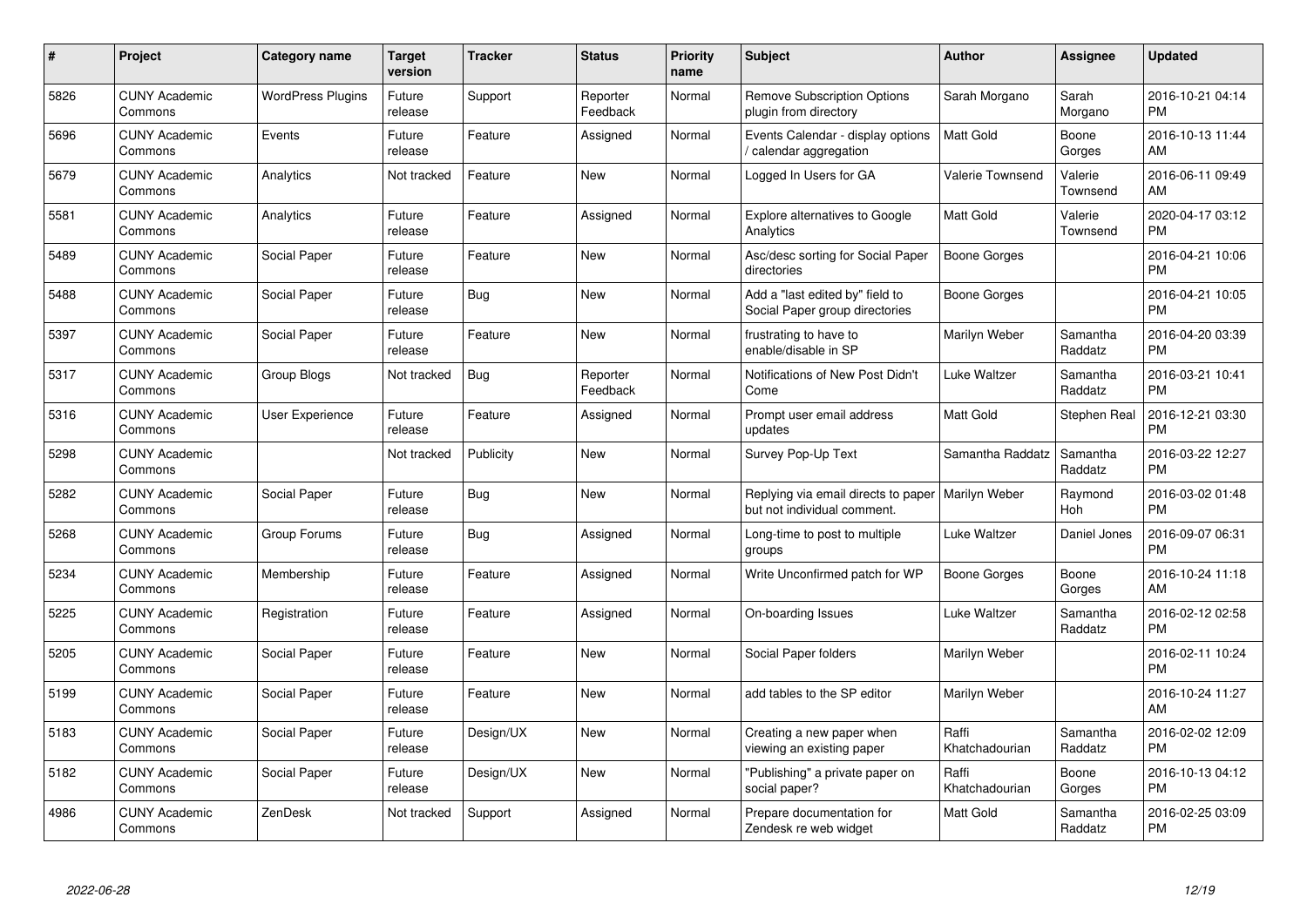| #    | Project                         | <b>Category name</b>    | Target<br>version | <b>Tracker</b> | <b>Status</b> | <b>Priority</b><br>name | Subject                                                                           | Author                        | <b>Assignee</b>       | <b>Updated</b>                |
|------|---------------------------------|-------------------------|-------------------|----------------|---------------|-------------------------|-----------------------------------------------------------------------------------|-------------------------------|-----------------------|-------------------------------|
| 4980 | <b>CUNY Academic</b><br>Commons | Home Page               | Future<br>release | Feature        | Assigned      | Normal                  | CAC Featured Content -- Adding<br>Randomization                                   | <b>Matt Gold</b>              | Boone<br>Gorges       | 2016-12-12 03:01<br><b>PM</b> |
| 4972 | <b>CUNY Academic</b><br>Commons | Analytics               | Not tracked       | <b>Bug</b>     | New           | Normal                  | <b>Newsletter Analytics</b>                                                       | Stephen Real                  | <b>Matt Gold</b>      | 2015-12-09 12:54<br><b>PM</b> |
| 4903 | <b>CUNY Academic</b><br>Commons | Events                  | Future<br>release | Design/UX      | Assigned      | Normal                  | Improving visual appearance of<br>event calendars                                 | <b>Matt Gold</b>              | Boone<br>Gorges       | 2016-10-13 11:51<br>AM        |
| 4661 | <b>CUNY Academic</b><br>Commons | User Experience         | Future<br>release | <b>Bug</b>     | Assigned      | Normal                  | Simplify Events text                                                              | Matt Gold                     | Samantha<br>Raddatz   | 2015-10-02 09:06<br><b>PM</b> |
| 4635 | <b>CUNY Academic</b><br>Commons | Authentication          | Future<br>release | Feature        | <b>New</b>    | Normal                  | Allow non-WP authentication                                                       | Boone Gorges                  | Sonja Leix            | 2019-03-01 02:05<br><b>PM</b> |
| 4622 | <b>CUNY Academic</b><br>Commons | <b>Public Portfolio</b> | Future<br>release | Design/UX      | New           | Normal                  | <b>Profile Visibility Settings</b>                                                | Samantha Raddatz              | Samantha<br>Raddatz   | 2015-09-21 12:18<br><b>PM</b> |
| 4592 | <b>CUNY Academic</b><br>Commons | Events                  | Future<br>release | Design/UX      | New           | Normal                  | Event Creation - Venue Dropdown<br>Slow                                           | Samantha Raddatz              | Boone<br>Gorges       | 2015-09-14 04:56<br><b>PM</b> |
| 4481 | <b>CUNY Academic</b><br>Commons | Events                  | Future<br>release | Feature        | New           | Normal                  | Group admins/mods should have<br>the ability to unlink an event from<br>the group | <b>Boone Gorges</b>           | Boone<br>Gorges       | 2017-04-24 03:53<br><b>PM</b> |
| 4438 | <b>CUNY Academic</b><br>Commons | Events                  | Future<br>release | Bug            | Assigned      | Normal                  | Events Calendar - Export<br><b>Recurring Events</b>                               | scott voth                    | Daniel Jones          | 2016-05-23 04:25<br>PM        |
| 4404 | <b>CUNY Academic</b><br>Commons | <b>Public Portfolio</b> | Future<br>release | Design/UX      | Assigned      | Normal                  | Change color of permissions info<br>on portfolio editing interface                | <b>Matt Gold</b>              | Samantha<br>Raddatz   | 2015-08-11 05:28<br><b>PM</b> |
| 4388 | <b>CUNY Academic</b><br>Commons | WordPress (misc)        | Future<br>release | <b>Bug</b>     | Assigned      | Normal                  | Repeated request for<br>authentication.                                           | Alice.Lynn<br>McMichael       | Raymond<br>Hoh        | 2015-08-11 07:35<br><b>PM</b> |
| 4253 | <b>CUNY Academic</b><br>Commons | <b>Public Portfolio</b> | Future<br>release | Design/UX      | New           | Normal                  | Encourage users to add portfolio<br>content                                       | Samantha Raddatz              | Samantha<br>Raddatz   | 2015-07-07 11:32<br>AM        |
| 4238 | <b>CUNY Academic</b><br>Commons | Events                  | Future<br>release | Feature        | Assigned      | Normal                  | Copy Events to Other Groups?                                                      | <b>Matt Gold</b>              | Boone<br>Gorges       | 2015-07-02 10:08<br>AM        |
| 4235 | <b>CUNY Academic</b><br>Commons |                         | Not tracked       | Design/UX      | Assigned      | Normal                  | Explore user experience around<br>comments on forum topics vs<br>docs             | <b>Matt Gold</b>              | Samantha<br>Raddatz   | 2015-07-21 10:23<br>AM        |
| 4226 | <b>CUNY Academic</b><br>Commons | <b>BuddyPress Docs</b>  | Future<br>release | Design/UX      | New           | Normal                  | Add option to connect a Doc with<br>a Group                                       | Samantha Raddatz              | Samantha<br>Raddatz   | 2015-09-09 04:08<br><b>PM</b> |
| 4225 | <b>CUNY Academic</b><br>Commons | DiRT Integration        | Future<br>release | Design/UX      | New           | Normal                  | Add information to DIRT page (in<br>Create a Group)                               | Samantha Raddatz              | Matt Gold             | 2015-06-26 03:14<br>PM        |
| 4222 | <b>CUNY Academic</b><br>Commons | User Experience         | Future<br>release | Design/UX      | New           | Normal                  | Add information to 'Delete<br>Account' page                                       | Samantha Raddatz   scott voth |                       | 2015-06-26 11:35<br>AM        |
| 4221 | <b>CUNY Academic</b><br>Commons | Group Forums            | Future<br>release | Design/UX      | Assigned      | Normal                  | Add 'Number of Posts' display<br>option to Forum page                             | Samantha Raddatz              | l Samantha<br>Raddatz | 2015-06-26 02:21<br>PM        |
| 4070 | <b>CUNY Academic</b><br>Commons | Analytics               | Not tracked       | Support        | Assigned      | Normal                  | Request for JITP site analytics                                                   | Matt Gold                     | Seth Persons          | 2016-02-23 03:09<br><b>PM</b> |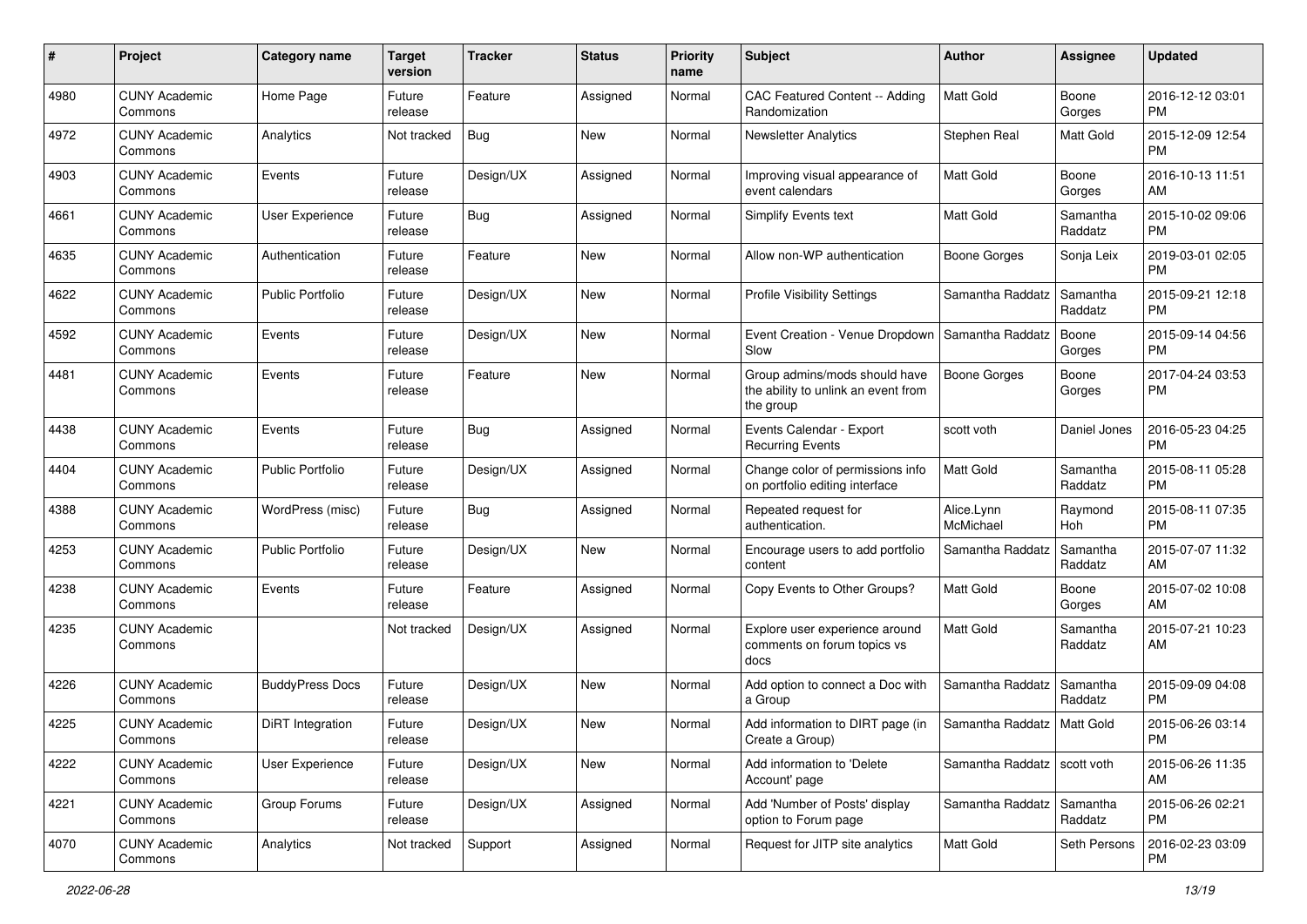| #    | Project                         | <b>Category name</b>     | <b>Target</b><br>version | <b>Tracker</b> | <b>Status</b> | <b>Priority</b><br>name | Subject                                                                | Author           | <b>Assignee</b>     | <b>Updated</b>                |
|------|---------------------------------|--------------------------|--------------------------|----------------|---------------|-------------------------|------------------------------------------------------------------------|------------------|---------------------|-------------------------------|
| 4053 | <b>CUNY Academic</b><br>Commons | Events                   | Future<br>release        | Feature        | Assigned      | Normal                  | Create new tab for past events                                         | <b>Matt Gold</b> | Boone<br>Gorges     | 2015-05-12 02:10<br><b>PM</b> |
| 4027 | <b>CUNY Academic</b><br>Commons | Commons In A Box         | Not tracked              | Design/UX      | Assigned      | Normal                  | Usability review of CBOX update<br>procedures                          | <b>Matt Gold</b> | Samantha<br>Raddatz | 2015-05-11 06:36<br><b>PM</b> |
| 3939 | CUNY Academic<br>Commons        | <b>WordPress Plugins</b> | Future<br>release        | <b>Bug</b>     | Hold          | Normal                  | Activity stream support for<br>Co-Authors Plus plugin                  | Raymond Hoh      | Raymond<br>Hoh      | 2015-11-09 06:13<br><b>PM</b> |
| 3770 | <b>CUNY Academic</b><br>Commons | Public Portfolio         | Future<br>release        | Feature        | Assigned      | Normal                  | Improve Layout/Formatting of<br>Positions Area on Public<br>Portfolios | <b>Matt Gold</b> | Chris Stein         | 2015-04-01 09:17<br>PM        |
| 3768 | <b>CUNY Academic</b><br>Commons | Public Portfolio         | Future<br>release        | Feature        | Assigned      | Normal                  | Institutions/Past positions on<br>public portfolios                    | <b>Matt Gold</b> | Boone<br>Gorges     | 2018-04-23 10:44<br>AM        |
| 3759 | <b>CUNY Academic</b><br>Commons | WordPress (misc)         | Future<br>release        | Feature        | Assigned      | Normal                  | Review Interface for Adding Users   Matt Gold<br>to Blogs              |                  | Boone<br>Gorges     | 2015-03-24 05:52<br><b>PM</b> |
| 3691 | <b>CUNY Academic</b><br>Commons | <b>WordPress Plugins</b> | Future<br>release        | <b>Bug</b>     | <b>New</b>    | Normal                  | <b>WPMU Domain Mapping</b><br>Debugging on cdev                        | Raymond Hoh      | <b>Matt Gold</b>    | 2014-12-12 09:04<br>AM        |
| 3662 | <b>CUNY Academic</b><br>Commons | <b>SEO</b>               | Future<br>release        | Feature        | Assigned      | Normal                  | Duplicate Content/SEO/Google<br>issues                                 | Matt Gold        | Raymond<br>Hoh      | 2015-04-13 04:37<br><b>PM</b> |
| 3657 | <b>CUNY Academic</b><br>Commons | WordPress (misc)         | Not tracked              | Feature        | New           | Normal                  | Create alert for GC email<br>addresses                                 | <b>Matt Gold</b> | Matt Gold           | 2016-04-14 11:29<br><b>PM</b> |
| 3580 | <b>CUNY Academic</b><br>Commons | Group Blogs              | Future<br>release        | Feature        | <b>New</b>    | Normal                  | Multiple blogs per group                                               | Boone Gorges     | Boone<br>Gorges     | 2018-02-20 02:02<br><b>PM</b> |
| 3577 | <b>CUNY Academic</b><br>Commons | My Commons               | Future<br>release        | Design/UX      | Assigned      | Normal                  | Replies to items in My Commons                                         | Matt Gold        | Raymond<br>Hoh      | 2015-04-09 05:19<br><b>PM</b> |
| 3565 | <b>CUNY Academic</b><br>Commons | My Commons               | Not tracked              | Documentation  | <b>New</b>    | Normal                  | Load Newest inconsistencies                                            | Chris Stein      | scott voth          | 2015-11-09 01:16<br><b>PM</b> |
| 3536 | <b>CUNY Academic</b><br>Commons | My Commons               | Future<br>release        | Feature        | Assigned      | Normal                  | Infinite Scroll on My Commons<br>page                                  | <b>Matt Gold</b> | Raymond<br>Hoh      | 2015-04-13 04:42<br><b>PM</b> |
| 3524 | <b>CUNY Academic</b><br>Commons | Documentation            | Not tracked              | Documentation  | Assigned      | Normal                  | Post describing all you can do<br>when starting up a new<br>blog/group | <b>Matt Gold</b> | scott voth          | 2014-10-04 12:56<br><b>PM</b> |
| 3517 | <b>CUNY Academic</b><br>Commons | My Commons               | Future<br>release        | Feature        | Assigned      | Normal                  | Mute/Unmute My Commons<br>updates                                      | Matt Gold        | Raymond<br>Hoh      | 2015-11-09 01:19<br><b>PM</b> |
| 3511 | <b>CUNY Academic</b><br>Commons | Publicity                | 1.7                      | Publicity      | Assigned      | Normal                  | Social media for 1.7                                                   | Micki Kaufman    | Sarah<br>Morgano    | 2014-10-14 03:32<br>PM        |
| 3510 | <b>CUNY Academic</b><br>Commons | Publicity                | 1.7                      | Publicity      | Assigned      | Normal                  | Post on the News Blog re: 'My<br>Commons'                              | Micki Kaufman    | Sarah<br>Morgano    | 2014-10-15 11:18<br>AM        |
| 3509 | <b>CUNY Academic</b><br>Commons | Publicity                | 1.7                      | Publicity      | New           | Normal                  | Create 1.7 digital signage imagery                                     | Micki Kaufman    | Marilyn<br>Weber    | 2014-10-01 12:40<br><b>PM</b> |
| 3506 | <b>CUNY Academic</b><br>Commons | Publicity                | 1.7                      | Publicity      | New           | Normal                  | Prepare 1.7 email messaging                                            | Micki Kaufman    | Micki<br>Kaufman    | 2014-10-01 12:36<br>PM        |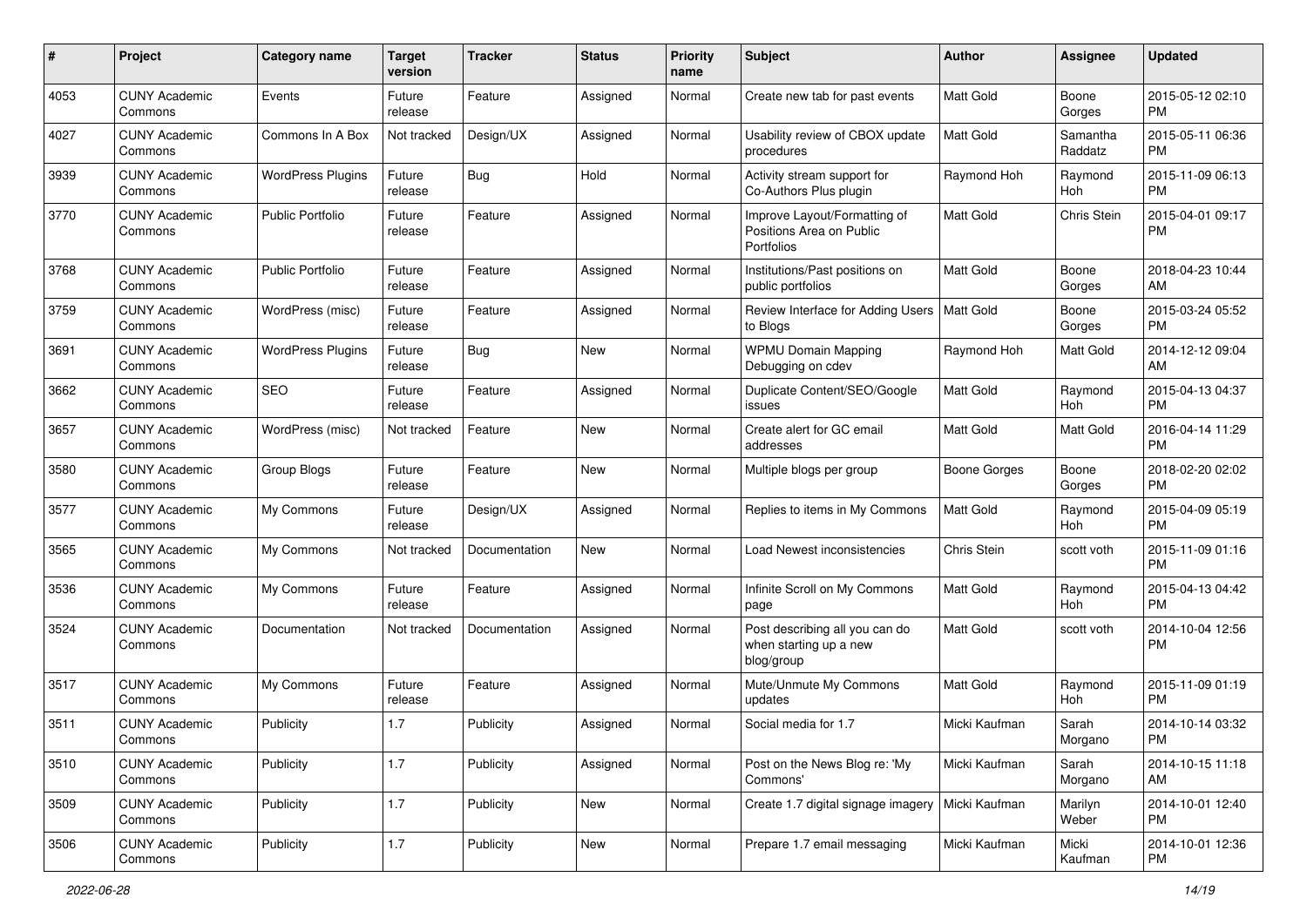| #    | Project                         | <b>Category name</b>    | Target<br>version | <b>Tracker</b> | <b>Status</b>       | <b>Priority</b><br>name | <b>Subject</b>                                                               | <b>Author</b>       | <b>Assignee</b>       | <b>Updated</b>                |
|------|---------------------------------|-------------------------|-------------------|----------------|---------------------|-------------------------|------------------------------------------------------------------------------|---------------------|-----------------------|-------------------------------|
| 3492 | <b>CUNY Academic</b><br>Commons | <b>WordPress Themes</b> | Future<br>release | Support        | Assigned            | Normal                  | Add CBOX theme to the<br>Commons                                             | scott voth          | Raymond<br>Hoh        | 2014-10-08 05:55<br><b>PM</b> |
| 3475 | <b>CUNY Academic</b><br>Commons | Events                  | Future<br>release | Feature        | Assigned            | Normal                  | Request to add plugin to<br>streamline room<br>booking/appointment booking   | Naomi Barrettara    | Boone<br>Gorges       | 2014-12-01 05:14<br><b>PM</b> |
| 3473 | <b>CUNY Academic</b><br>Commons | User Experience         | Future<br>release | Feature        | Assigned            | Normal                  | Commons profile: Add help info<br>about "Positions" replacing "title"        | Keith Miyake        | Samantha<br>Raddatz   | 2015-11-09 02:28<br>PM        |
| 3458 | <b>CUNY Academic</b><br>Commons | Groups (misc)           | Future<br>release | Feature        | Assigned            | Normal                  | Filter Members of Group by<br>Campus                                         | Michael Smith       | Samantha<br>Raddatz   | 2014-09-26 08:32<br><b>PM</b> |
| 3419 | <b>CUNY Academic</b><br>Commons | Group Invitations       | 1.6.14            | <b>Bug</b>     | Testing<br>Required | Normal                  | Neatening the display of<br>messages on group requests                       | Matt Gold           | Boone<br>Gorges       | 2014-09-01 09:29<br>РM        |
| 3369 | <b>CUNY Academic</b><br>Commons | Reply By Email          | Not tracked       | Outreach       | Hold                | Normal                  | Release reply by email to WP<br>plugin directory                             | Matt Gold           | Raymond<br>Hoh        | 2016-03-01 12:46<br><b>PM</b> |
| 3330 | <b>CUNY Academic</b><br>Commons | My Commons              | Future<br>release | Feature        | Assigned            | Normal                  | 'Commons Information" tool                                                   | Boone Gorges        | Chris Stein           | 2014-09-22 08:46<br><b>PM</b> |
| 3308 | <b>CUNY Academic</b><br>Commons | Group Invitations       | Future<br>release | Feature        | Assigned            | Normal                  | Allow members to rescind group<br>invitations                                | Matt Gold           | Boone<br>Gorges       | 2015-04-01 08:53<br><b>PM</b> |
| 3220 | <b>CUNY Academic</b><br>Commons | <b>Public Portfolio</b> | Future<br>release | Feature        | Assigned            | Normal                  | Add indent/outdent option to<br><b>Formatting Buttons on Profile</b><br>Page | Matt Gold           | Boone<br>Gorges       | 2014-05-21 10:39<br><b>PM</b> |
| 3193 | <b>CUNY Academic</b><br>Commons | Group Forums            | Future<br>release | Feature        | Assigned            | Normal                  | bbPress 2.x dynamic roles and<br><b>RBE</b>                                  | Boone Gorges        | Boone<br>Gorges       | 2014-09-30 01:30<br><b>PM</b> |
| 3192 | <b>CUNY Academic</b><br>Commons | Group Forums            | Future<br>release | Feature        | Assigned            | Normal                  | Customizable forum views for<br>bbPress 2.x group forums                     | Boone Gorges        | Raymond<br><b>Hoh</b> | 2015-11-09 12:47<br><b>PM</b> |
| 3090 | <b>CUNY Academic</b><br>Commons | Twitter page            | Future<br>release | Feature        | Assigned            | Normal                  | Prevent Retweets from showing<br>up on Commons twitter page                  | Matt Gold           | <b>Tahir Butt</b>     | 2016-10-24 11:31<br>AM        |
| 3059 | <b>CUNY Academic</b><br>Commons | Group Forums            | Future<br>release | Design/UX      | New                 | Normal                  | Forum Post Permissable Content<br><b>Explanatory Text</b>                    | Chris Stein         | Chris Stein           | 2015-04-02 11:27<br>AM        |
| 3042 | <b>CUNY Academic</b><br>Commons | <b>Public Portfolio</b> | Future<br>release | Feature        | Assigned            | Normal                  | Browsing member interests                                                    | Matt Gold           | Boone<br>Gorges       | 2015-03-21 09:04<br><b>PM</b> |
| 3002 | <b>CUNY Academic</b><br>Commons | Search                  | Future<br>release | Feature        | Assigned            | Normal                  | Overhaul CAC search by using<br>external search appliance                    | <b>Boone Gorges</b> | Boone<br>Gorges       | 2020-07-15 03:05<br><b>PM</b> |
| 2881 | <b>CUNY Academic</b><br>Commons | <b>Public Portfolio</b> | Future<br>release | Feature        | Assigned            | Normal                  | Redesign the UX for Profiles                                                 | Chris Stein         | Chris Stein           | 2016-10-13 12:45<br><b>PM</b> |
| 2832 | <b>CUNY Academic</b><br>Commons | <b>Public Portfolio</b> | Future<br>release | Feature        | Assigned            | Normal                  | Improve interface for (not)<br>auto-linking profile fields                   | Boone Gorges        | Chris Stein           | 2015-01-05 08:52<br>PM        |
| 2754 | <b>CUNY Academic</b><br>Commons | Design                  | Future<br>release | Feature        | Assigned            | Normal                  | Determine strategy for CAC logo<br>handling in top header                    | Micki Kaufman       | Chris Stein           | 2015-01-05 08:53<br><b>PM</b> |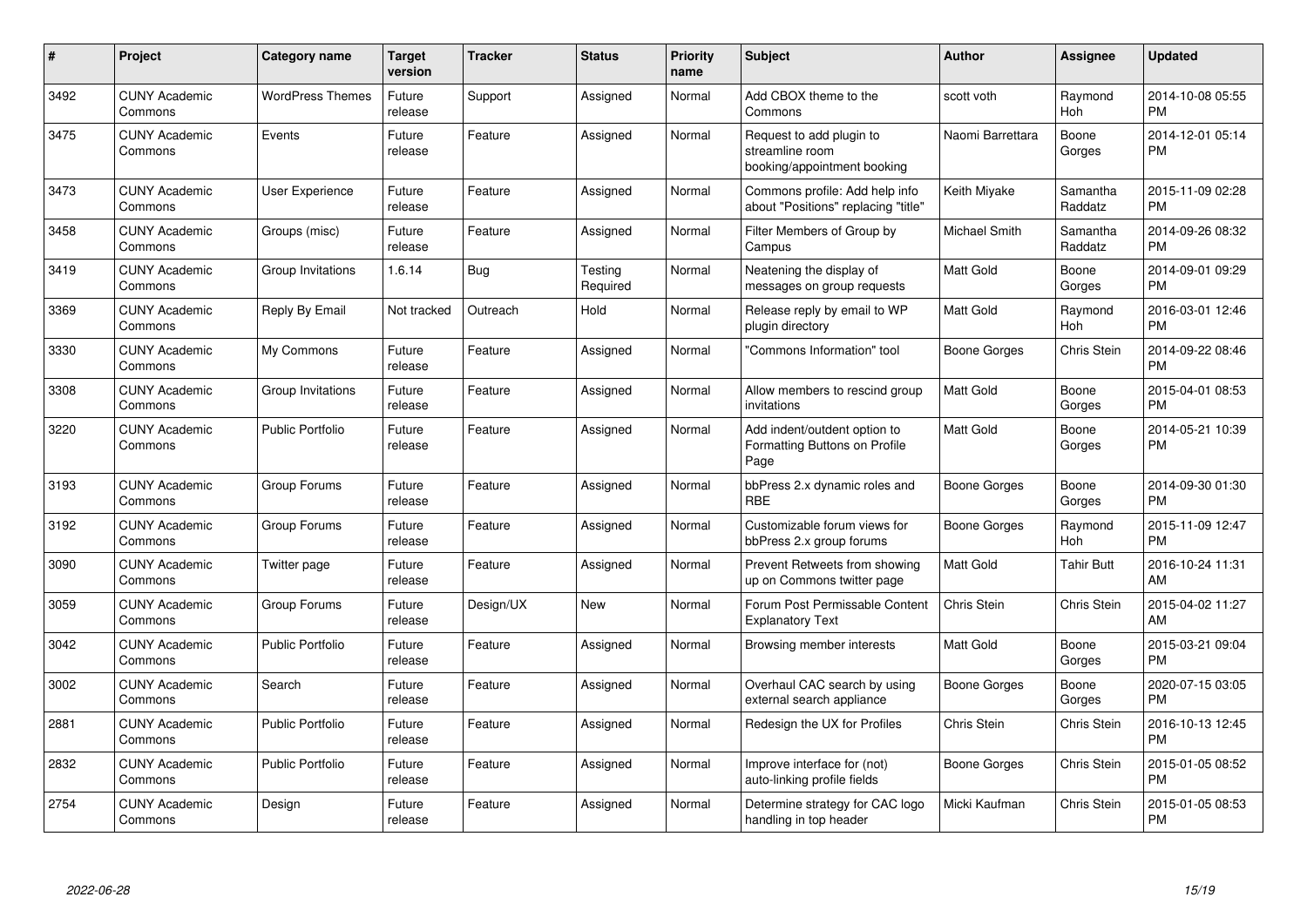| #    | Project                         | Category name            | Target<br>version | Tracker       | <b>Status</b>        | <b>Priority</b><br>name | <b>Subject</b>                                                                 | <b>Author</b>       | Assignee              | <b>Updated</b>                |
|------|---------------------------------|--------------------------|-------------------|---------------|----------------------|-------------------------|--------------------------------------------------------------------------------|---------------------|-----------------------|-------------------------------|
| 2753 | <b>CUNY Academic</b><br>Commons | <b>Public Portfolio</b>  | Future<br>release | Feature       | <b>New</b>           | Normal                  | Create actual actual tagification in<br>academic interests and other<br>fields | Micki Kaufman       | Boone<br>Gorges       | 2015-01-05 08:52<br><b>PM</b> |
| 2666 | <b>CUNY Academic</b><br>Commons | About page               | Not tracked       | Documentation | Assigned             | Normal                  | <b>Update About Text</b>                                                       | Chris Stein         | Luke Waltzer          | 2016-03-04 11:19<br>AM        |
| 2612 | <b>CUNY Academic</b><br>Commons |                          | Not tracked       | Publicity     | Assigned             | Normal                  | Pinterest site for the Commons                                                 | local admin         | Sarah<br>Morgano      | 2016-03-04 11:19<br>AM        |
| 2574 | <b>NYCDH Community</b><br>Site  |                          |                   | Feature       | Assigned             | Normal                  | Add Way to Upload Files to<br>Groups                                           | Mark Newton         | Raymond<br>Hoh        | 2013-05-18 07:46<br><b>PM</b> |
| 2573 | <b>NYCDH Community</b><br>Site  |                          |                   | Feature       | Reporter<br>Feedback | Normal                  | Add dh nyc twitter list feed to site                                           | <b>Mark Newton</b>  | <b>Matt Gold</b>      | 2013-05-16 11:42<br><b>PM</b> |
| 2571 | <b>NYCDH Community</b><br>Site  |                          |                   | Feature       | Assigned             | Normal                  | Add Google custom search box to<br>homepage                                    | <b>Mark Newton</b>  | Raymond<br><b>Hoh</b> | 2013-05-18 07:49<br><b>PM</b> |
| 2523 | <b>CUNY Academic</b><br>Commons | <b>BuddyPress Docs</b>   | Future<br>release | Feature       | Assigned             | Normal                  | Allow Users to Upload Images to<br><b>BP</b> Docs                              | Matt Gold           | Boone<br>Gorges       | 2015-11-09 06:14<br><b>PM</b> |
| 2175 | <b>CUNY Academic</b><br>Commons | WordPress (misc)         | Not tracked       | Support       | Assigned             | Normal                  | Subscibe 2 vs. Jetpack<br>subscription options                                 | local admin         | <b>Matt Gold</b>      | 2016-01-26 04:58<br><b>PM</b> |
| 2167 | <b>CUNY Academic</b><br>Commons | WordPress (misc)         | Future<br>release | <b>Bug</b>    | Assigned             | Normal                  | <b>CAC-Livestream Plugin Issues</b>                                            | Michael Smith       | Dominic<br>Giglio     | 2015-01-02 03:06<br><b>PM</b> |
| 1888 | <b>CUNY Academic</b><br>Commons | Home Page                | Future<br>release | Feature       | Assigned             | Normal                  | Refactor BP MPO Activity Filter to<br>support proper pagination                | Sarah Morgano       | Boone<br>Gorges       | 2014-05-01 07:11<br><b>PM</b> |
| 1744 | <b>CUNY Academic</b><br>Commons | <b>BuddyPress Docs</b>   | Future<br>release | Feature       | Assigned             | Normal                  | Spreadsheet-style Docs                                                         | Boone Gorges        | Boone<br>Gorges       | 2015-11-09 06:13<br><b>PM</b> |
| 1544 | <b>CUNY Academic</b><br>Commons | Groups (misc)            | Future<br>release | Feature       | Reporter<br>Feedback | Normal                  | Group Filtering and Sorting                                                    | Matt Gold           | Chris Stein           | 2019-03-01 02:25<br><b>PM</b> |
| 1508 | <b>CUNY Academic</b><br>Commons | WordPress (misc)         | Future<br>release | Feature       | Assigned             | Normal                  | Share login cookies across<br>mapped domains                                   | Boone Gorges        | Boone<br>Gorges       | 2012-07-02 12:12<br><b>PM</b> |
| 1460 | <b>CUNY Academic</b><br>Commons | Analytics                | Future<br>release | Feature       | Assigned             | Normal                  | Update System Report                                                           | <b>Brian Foote</b>  | Boone<br>Gorges       | 2015-11-09 06:13<br><b>PM</b> |
| 1422 | <b>CUNY Academic</b><br>Commons | <b>BuddyPress Docs</b>   | Future<br>release | Feature       | Assigned             | Normal                  | Make "created Doc" activity icons<br>non-mini                                  | <b>Boone Gorges</b> | Boone<br>Gorges       | 2015-11-09 05:48<br><b>PM</b> |
| 1105 | <b>CUNY Academic</b><br>Commons | WordPress (misc)         | Future<br>release | Feature       | Assigned             | Normal                  | Rephrase Blog Privacy Options                                                  | Matt Gold           | Samantha<br>Raddatz   | 2015-11-09 06:19<br><b>PM</b> |
| 860  | <b>CUNY Academic</b><br>Commons | Design                   | Future<br>release | Design/UX     | Assigned             | Normal                  | <b>Standardize Button Treatment</b><br>Across the Commons                      | Chris Stein         | Chris Stein           | 2014-05-01 09:45<br>AM        |
| 658  | <b>CUNY Academic</b><br>Commons | <b>WordPress Plugins</b> | Future<br>release | Feature       | Assigned             | Normal                  | Rebulid Sitewide Tag Suggestion                                                | Matt Gold           | Boone<br>Gorges       | 2015-01-05 08:47<br><b>PM</b> |
| 653  | <b>CUNY Academic</b><br>Commons | Group Blogs              | Future<br>release | Feature       | Assigned             | Normal                  | Redesign Integration of Groups<br>and Blogs                                    | Matt Gold           | Samantha<br>Raddatz   | 2015-11-09 05:40<br><b>PM</b> |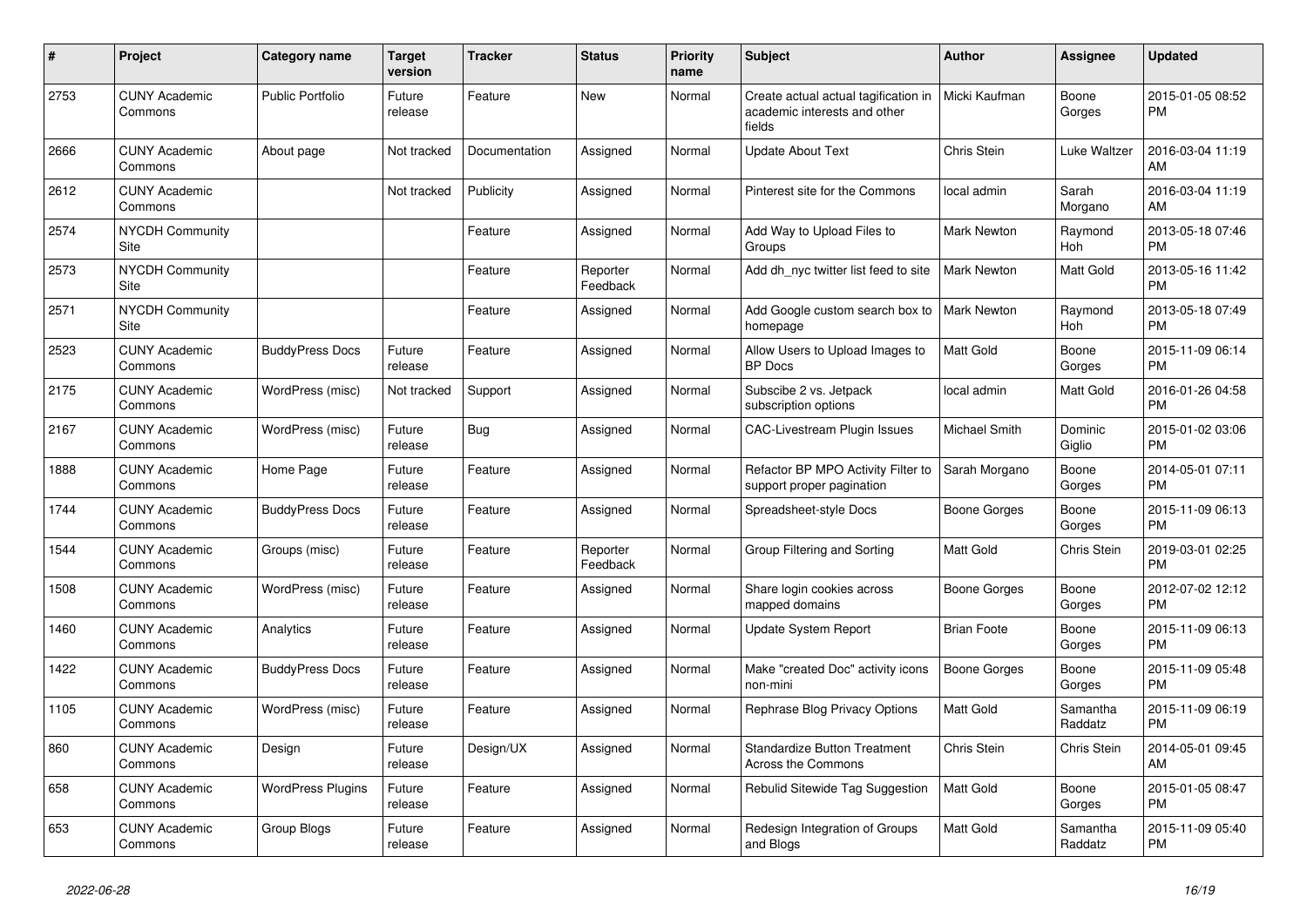| #     | Project                         | <b>Category name</b>       | Target<br>version | <b>Tracker</b> | <b>Status</b>        | <b>Priority</b><br>name | <b>Subject</b>                                                                            | <b>Author</b>       | <b>Assignee</b>     | <b>Updated</b>                |
|-------|---------------------------------|----------------------------|-------------------|----------------|----------------------|-------------------------|-------------------------------------------------------------------------------------------|---------------------|---------------------|-------------------------------|
| 636   | <b>CUNY Academic</b><br>Commons | WordPress (misc)           | Not tracked       | Support        | Assigned             | Normal                  | Create Lynda.com-like Table of<br><b>Contents for Prospective Tutorial</b><br>Screencasts | <b>Matt Gold</b>    | scott voth          | 2016-02-23 03:12<br><b>PM</b> |
| 635   | <b>CUNY Academic</b><br>Commons | BuddyPress (misc)          | Future<br>release | Feature        | Assigned             | Normal                  | Big Blue Button -<br>Videoconferencing in Groups and<br><b>Blogs</b>                      | Matt Gold           | Boone<br>Gorges     | 2011-03-14 03:24<br><b>PM</b> |
| 618   | <b>CUNY Academic</b><br>Commons | <b>BuddyPress Docs</b>     | Future<br>release | Feature        | Assigned             | Normal                  | <b>BuddyPress Docs: export formats</b>                                                    | <b>Boone Gorges</b> | Boone<br>Gorges     | 2015-11-09 05:38<br><b>PM</b> |
| 599   | <b>CUNY Academic</b><br>Commons | BuddyPress (misc)          | Future<br>release | Feature        | Assigned             | Normal                  | Consider adding rating plugins for<br>BuddyPress/BBPress                                  | Matt Gold           | Boone<br>Gorges     | 2011-08-22 06:50<br><b>PM</b> |
| 585   | <b>CUNY Academic</b><br>Commons | Group Forums               | Future<br>release | Feature        | Assigned             | Normal                  | Merge Forum Topics                                                                        | Sarah Morgano       | Boone<br>Gorges     | 2011-07-06 04:11<br><b>PM</b> |
| 554   | <b>CUNY Academic</b><br>Commons | BuddyPress (misc)          | Future<br>release | Feature        | Assigned             | Normal                  | Add Trackback notifications to<br>site-wide activity feed                                 | <b>Matt Gold</b>    | Boone<br>Gorges     | 2015-11-09 06:19<br><b>PM</b> |
| 500   | <b>CUNY Academic</b><br>Commons | <b>BuddyPress (misc)</b>   | Future<br>release | Feature        | Assigned             | Normal                  | <b>Export Group Data</b>                                                                  | <b>Matt Gold</b>    | Boone<br>Gorges     | 2010-12-19 12:09<br><b>PM</b> |
| 497   | <b>CUNY Academic</b><br>Commons | <b>WordPress Plugins</b>   | Future<br>release | Feature        | Assigned             | Normal                  | Drag and Drop Ordering on<br><b>Gallery Post Plugin</b>                                   | Matt Gold           | <b>Ron Rennick</b>  | 2015-11-09 06:18<br><b>PM</b> |
| 481   | <b>CUNY Academic</b><br>Commons | Groups (misc)              | Future<br>release | Feature        | Assigned             | Normal                  | ability to archive inactive groups<br>and blogs                                           | Michael Mandiberg   | Samantha<br>Raddatz | 2015-11-09 05:56<br><b>PM</b> |
| 435   | <b>CUNY Academic</b><br>Commons | BuddyPress (misc)          | Future<br>release | Feature        | Assigned             | Normal                  | Include Avatar Images in Forum<br><b>Post Notification Emails</b>                         | <b>Matt Gold</b>    | Boone<br>Gorges     | 2010-12-08 12:40<br><b>PM</b> |
| 412   | <b>CUNY Academic</b><br>Commons | <b>WordPress Themes</b>    | Future<br>release | Feature        | Assigned             | Normal                  | <b>Featured Themes</b>                                                                    | <b>Matt Gold</b>    | Dominic<br>Giglio   | 2015-01-05 08:44<br><b>PM</b> |
| 377   | <b>CUNY Academic</b><br>Commons | BuddyPress (misc)          | Future<br>release | Feature        | Assigned             | Normal                  | Like buttons                                                                              | Matt Gold           | Boone<br>Gorges     | 2010-11-16 05:13<br><b>PM</b> |
| 365   | <b>CUNY Academic</b><br>Commons | WordPress (misc)           | Future<br>release | Feature        | Assigned             | Normal                  | <b>Create Mouseover Tooltips</b><br>throughout Site                                       | Matt Gold           | Chris Stein         | 2015-11-09 06:18<br><b>PM</b> |
| 364   | <b>CUNY Academic</b><br>Commons | <b>WordPress Plugins</b>   | Future<br>release | Feature        | <b>New</b>           | Normal                  | <b>Bulletin Board</b>                                                                     | <b>Matt Gold</b>    |                     | 2015-01-05 08:50<br><b>PM</b> |
| 308   | <b>CUNY Academic</b><br>Commons | Registration               | Future<br>release | Feature        | <b>New</b>           | Normal                  | Group recommendations for<br>signup process                                               | Boone Gorges        | Samantha<br>Raddatz | 2015-11-09 05:07<br><b>PM</b> |
| 287   | <b>CUNY Academic</b><br>Commons | WordPress (misc)           | Future<br>release | Feature        | Assigned             | Normal                  | Create troubleshooting tool for<br>account sign-up                                        | <b>Matt Gold</b>    | Boone<br>Gorges     | 2015-11-09 06:17<br><b>PM</b> |
| 13912 | <b>CUNY Academic</b><br>Commons |                            | Not tracked       | Feature        | Hold                 | Low                     | posting "missed schedule"                                                                 | Marilyn Weber       |                     | 2021-02-23 10:46<br>AM        |
| 11971 | <b>CUNY Academic</b><br>Commons | <b>Email Notifications</b> | Future<br>release | Bug            | Reporter<br>Feedback | Low                     | Pictures obscured in emailed post<br>notifications                                        | Marilyn Weber       | Raymond<br>Hoh      | 2019-11-21 01:14<br><b>PM</b> |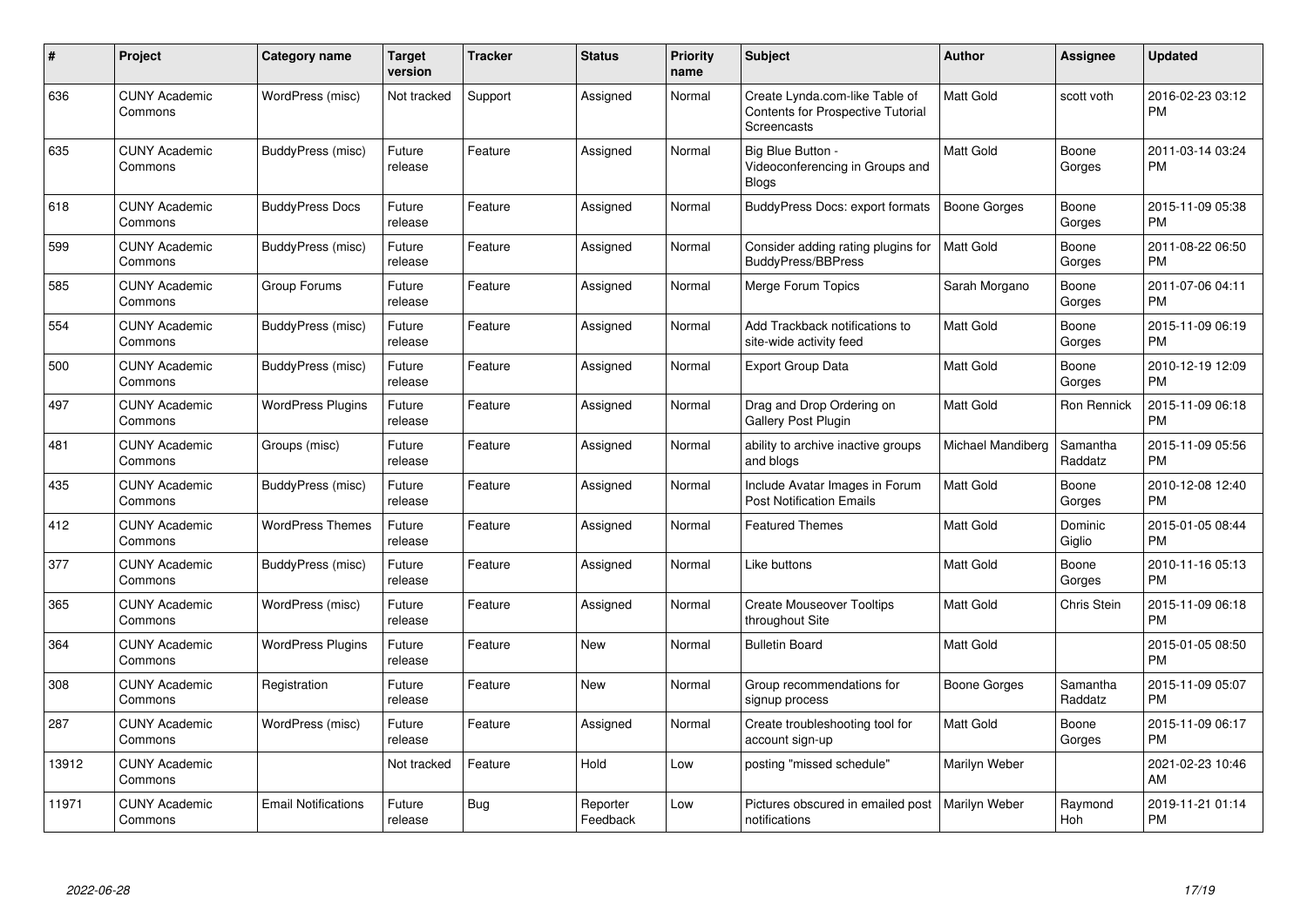| #    | Project                         | Category name            | <b>Target</b><br>version | <b>Tracker</b> | <b>Status</b>        | <b>Priority</b><br>name | Subject                                                                                                                                               | <b>Author</b>           | <b>Assignee</b>       | <b>Updated</b>                |
|------|---------------------------------|--------------------------|--------------------------|----------------|----------------------|-------------------------|-------------------------------------------------------------------------------------------------------------------------------------------------------|-------------------------|-----------------------|-------------------------------|
| 8675 | <b>CUNY Academic</b><br>Commons | <b>User Onboarding</b>   | Future<br>release        | Bug            | Reporter<br>Feedback | Low                     | Add new User search screen calls<br>for the input of email address but<br>doesn't work with one                                                       | Paul Hebert             | Boone<br>Gorges       | 2017-10-11 11:17<br>AM        |
| 8498 | <b>CUNY Academic</b><br>Commons | <b>WordPress Plugins</b> | Future<br>release        | Feature        | <b>New</b>           | Low                     | <b>Gravity Forms Email Users</b>                                                                                                                      | Raffi<br>Khatchadourian | Matt Gold             | 2017-10-13 12:58<br><b>PM</b> |
| 6749 | <b>CUNY Academic</b><br>Commons | Events                   | Future<br>release        | <b>Bug</b>     | New                  | Low                     | BPEO iCal request can trigger<br>very large number of DB queries                                                                                      | <b>Boone Gorges</b>     | Raymond<br><b>Hoh</b> | 2016-11-15 10:09<br><b>PM</b> |
| 6392 | <b>CUNY Academic</b><br>Commons | Group Forums             | Future<br>release        | Design/UX      | Assigned             | Low                     | Composition/Preview Panes in<br>Forum Posts                                                                                                           | <b>Luke Waltzer</b>     | Paige Dupont          | 2016-10-21 04:26<br><b>PM</b> |
| 6389 | <b>CUNY Academic</b><br>Commons | <b>BuddyPress Docs</b>   | Future<br>release        | Feature        | New                  | Low                     | Make Discussion Area Visible<br>When Editing a Doc                                                                                                    | Luke Waltzer            | Boone<br>Gorges       | 2016-10-21 04:16<br><b>PM</b> |
| 6356 | <b>CUNY Academic</b><br>Commons | <b>WordPress Plugins</b> | Future<br>release        | <b>Bug</b>     | Reporter<br>Feedback | Low                     | Should Subscribe2 be<br>deprecated?                                                                                                                   | Luke Waltzer            |                       | 2017-03-20 12:20<br><b>PM</b> |
| 5058 | <b>CUNY Academic</b><br>Commons | Social Paper             | Future<br>release        | Feature        | New                  | Low                     | Can there be a clearer signal that<br>even when comments have<br>already been made you add<br>comments by clicking on the side?<br>(SP suggestion #5) | Marilyn Weber           | Samantha<br>Raddatz   | 2016-02-11 10:24<br><b>PM</b> |
| 5053 | <b>CUNY Academic</b><br>Commons | Social Paper             | Future<br>release        | Feature        | New                  | Low                     | Scrollable menu to add readers<br>(SP suggestion #4)                                                                                                  | Marilyn Weber           | Samantha<br>Raddatz   | 2016-04-21 05:21<br><b>PM</b> |
| 5052 | <b>CUNY Academic</b><br>Commons | Social Paper             | Future<br>release        | Feature        | <b>New</b>           | Low                     | Sentence by sentence or line by<br>line comments (SP suggestion #3)                                                                                   | Marilyn Weber           | Boone<br>Gorges       | 2016-02-11 10:24<br><b>PM</b> |
| 5050 | <b>CUNY Academic</b><br>Commons | Social Paper             | Future<br>release        | Feature        | <b>New</b>           | Low                     | Making comments visible in SP<br>editing mode (SP suggestion #1)                                                                                      | Marilyn Weber           | Samantha<br>Raddatz   | 2019-09-17 11:10<br><b>PM</b> |
| 5016 | <b>CUNY Academic</b><br>Commons | Events                   | Future<br>release        | Feature        | Assigned             | Low                     | Allow comments to be posted on<br>events                                                                                                              | Matt Gold               | Raymond<br>Hoh        | 2019-03-01 02:23<br><b>PM</b> |
| 4535 | <b>CUNY Academic</b><br>Commons | My Commons               | Future<br>release        | Bug            | New                  | Low                     | My Commons filter issue                                                                                                                               | scott voth              | Raymond<br>Hoh        | 2015-09-01 11:17<br>AM        |
| 3615 | <b>CUNY Academic</b><br>Commons | Redmine                  | Not tracked              | Feature        | New                  | Low                     | Create Redmine issues via email                                                                                                                       | Dominic Giglio          | Boone<br>Gorges       | 2017-11-16 11:36<br>AM        |
| 3354 | <b>CUNY Academic</b><br>Commons | <b>Group Files</b>       | Future<br>release        | Feature        | Assigned             | Low                     | Allow Group Download of Multiple<br><b>Selected Files</b>                                                                                             | Matt Gold               | Chris Stein           | 2014-08-01 08:50<br>AM        |
| 3080 | <b>CUNY Academic</b><br>Commons | <b>Group Files</b>       | Future<br>release        | Feature        | Assigned             | Low                     | Create a system to keep track of<br>file changes                                                                                                      | <b>Matt Gold</b>        | Boone<br>Gorges       | 2014-02-26 10:04<br><b>PM</b> |
| 3048 | <b>CUNY Academic</b><br>Commons | Public Portfolio         | Future<br>release        | Feature        | New                  | Low                     | Images for rich text profile fields                                                                                                                   | <b>Boone Gorges</b>     | Boone<br>Gorges       | 2014-02-19 12:56<br><b>PM</b> |
| 2618 | NYCDH Community<br>Site         |                          |                          | <b>Bug</b>     | Assigned             | Low                     | Mark blogs as spam when created   Matt Gold<br>by users marked as spam                                                                                |                         | Boone<br>Gorges       | 2013-06-09 11:38<br><b>PM</b> |
| 2610 | <b>CUNY Academic</b><br>Commons | Group Invitations        | Future<br>release        | Feature        | Assigned             | Low                     | Request: Custom invitation<br>message to group invites                                                                                                | local admin             | Boone<br>Gorges       | 2015-11-09 06:13<br><b>PM</b> |